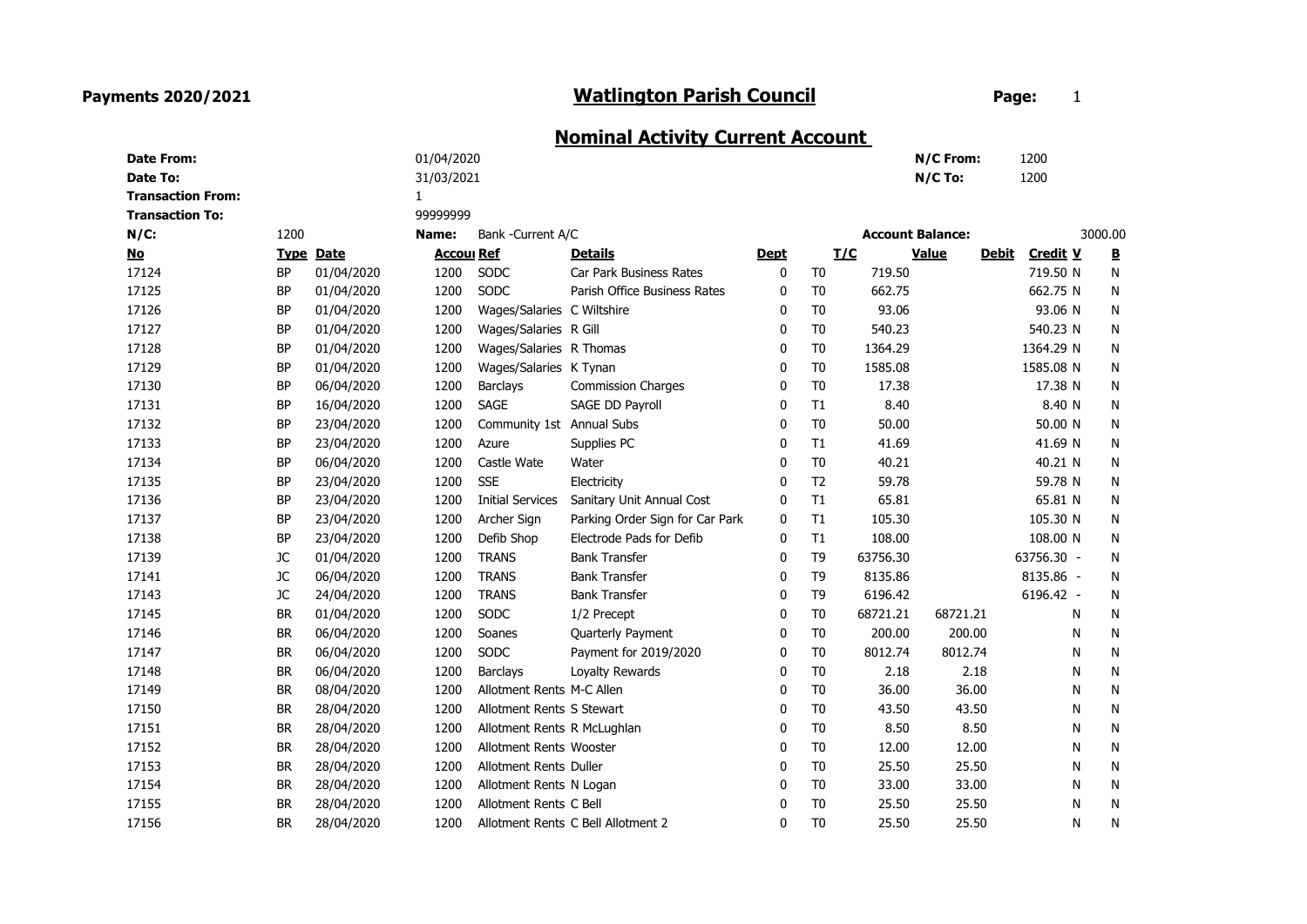| 17157 | <b>BR</b> | 28/04/2020 | 1200        | Allotment Rents Lambert      |                                        | 0            | T <sub>0</sub> | 25.50   | 25.50   | N         | N         |
|-------|-----------|------------|-------------|------------------------------|----------------------------------------|--------------|----------------|---------|---------|-----------|-----------|
| 17158 | <b>BR</b> | 28/04/2020 | 1200        | <b>MANURE</b>                | S Stewart                              | 0            | T <sub>0</sub> | 69.90   | 69.90   | N         | N         |
| 17159 | <b>BR</b> | 28/04/2020 | 1200        | Allotment Rent Derek Mith    |                                        | 0            | T <sub>0</sub> | 76.50   | 76.50   | N         | N         |
| 17160 | <b>BR</b> | 24/04/2020 | 1200        | <b>CIL</b>                   | SODC CIL Payment                       | $\mathbf{0}$ | T <sub>0</sub> | 7498.34 | 7498.34 | N         | ${\sf N}$ |
| 17161 | BP        | 29/04/2020 | 1200        | Mr Smith                     | Manure for Allotment                   | $\mathbf{0}$ | T <sub>0</sub> | 390.00  |         | 390.00 N  | N         |
| 17162 | <b>BP</b> | 03/04/2020 | 1200        | Amazon                       | 3 packs single use gloves              | 0            | T <sub>0</sub> | 21.47   |         | 21.47 N   | N         |
| 17167 | PP        | 23/04/2020 | <b>TLGO</b> |                              | Purchase Payment                       | $\mathbf 0$  | T <sub>9</sub> | 91.50   |         | $91.50 -$ | ${\sf N}$ |
| 17168 | PP        | 23/04/2020 | <b>TLGO</b> |                              | Purchase Payment                       | 0            | T <sub>9</sub> | 66.84   |         | 66.84 -   | N         |
| 17169 | PP        | 23/04/2020 | <b>TLGO</b> |                              | Purchase Payment                       | 0            | T <sub>9</sub> | 415.68  |         | 415.68 -  | N         |
| 17170 | PA        | 23/04/2020 | <b>TLGO</b> |                              | Purchase Payment                       | 0            | T <sub>9</sub> | 31.50   |         | $31.50 -$ | ${\sf N}$ |
| 17172 | <b>BP</b> | 23/04/2020 | 1200        | Grundons                     | Car Park Bin                           | $\mathbf 0$  | T1             | 103.68  |         | 103.68 N  | ${\sf N}$ |
| 17173 | BP        | 23/04/2020 | 1200        | Lyreco                       | Books Paper etc                        | 0            | T1             | 81.43   |         | 81.43 N   | N         |
| 17174 | BP        | 23/04/2020 | 1200        | <b>TLGO</b>                  | Church Grasscutting                    | 0            | T1             | 150.00  |         | 150.00 N  | N         |
| 17175 | BP        | 30/04/2020 | 1200        | One Com                      | Phone and Broadband                    | 0            | T1             | 60.29   |         | 60.29 N   | N         |
| 17176 | <b>BR</b> | 30/04/2020 | 1200        |                              | Allotment Rents N Thomas 6 months rent | 0            | T <sub>0</sub> | 8.50    | 8.50    | N         | N         |
| 17177 | <b>BR</b> | 30/04/2020 | 1200        |                              | Allotment Rents Rouse 18th Months rent | 0            | T <sub>0</sub> | 25.50   | 25.50   | N         | N         |
| 17178 | <b>BR</b> | 30/04/2020 | 1200        | Allotment Rents Burslem      |                                        | $\mathbf{0}$ | T <sub>0</sub> | 25.50   | 25.50   | N         | ${\sf N}$ |
| 17180 | <b>BR</b> | 29/04/2020 | 1200        | <b>MANURE</b>                | C Bell                                 | $\mathbf{0}$ | T <sub>0</sub> | 69.90   | 69.90   | N         | N         |
| 17182 | <b>BP</b> | 01/05/2020 | 1200        | SODC                         | <b>Business Rates</b>                  | $\mathbf{0}$ | T <sub>0</sub> | 724.00  |         | 724.00 N  | N         |
| 17183 | <b>BP</b> | 01/05/2020 | 1200        | SODC                         | <b>Business Rates</b>                  | 0            | T <sub>0</sub> | 661.00  |         | 661.00 N  | N         |
| 17184 | BP        | 01/05/2020 | 1200        | Salaries/Wages R Gill        |                                        | 0            | T <sub>0</sub> | 540.23  |         | 540.23 N  | N         |
| 17185 | BP        | 01/05/2020 | 1200        | Salaries/Wages R Thomas      |                                        | 0            | T <sub>0</sub> | 1364.29 |         | 1364.29 N | N         |
| 17186 | BP        | 01/05/2020 | 1200        | Salaries/Wages K Tynan       |                                        | 0            | T <sub>0</sub> | 1585.08 |         | 1585.08 N | N         |
| 17187 | <b>BR</b> | 01/05/2020 | 1200        | Allotment Rent Irving        |                                        | 0            | T <sub>0</sub> | 25.50   | 25.50   | N         | ${\sf N}$ |
| 17188 | <b>BR</b> | 01/05/2020 | 1200        | Allotment Rent Frogatt       |                                        | 0            | T <sub>0</sub> | 25.50   | 25.50   | N         | N         |
| 17189 | <b>BR</b> | 01/05/2020 | 1200        | Allotment Rent Naismith      |                                        | 0            | T <sub>0</sub> | 35.50   | 35.50   | N         | ${\sf N}$ |
| 17190 | <b>BR</b> | 01/05/2020 | 1200        | Allotment Rent H Bennett     |                                        | 0            | T <sub>0</sub> | 23.00   | 23.00   | N         | N         |
| 17191 | <b>BR</b> | 01/05/2020 | 1200        |                              | Allotment Manur H Bennett Manure       | 0            | T <sub>0</sub> | 27.96   | 27.96   | N         | N         |
| 17192 | <b>BR</b> | 01/05/2020 | 1200        | Allotment Rent Risely        |                                        | 0            | T <sub>0</sub> | 11.50   | 11.50   | N         | N         |
| 17193 | <b>BR</b> | 01/05/2020 | 1200        |                              | Allotment Rent Francis/Simpson         | $\mathbf{0}$ | T <sub>0</sub> | 25.50   | 25.50   | N         | ${\sf N}$ |
| 17194 | <b>BR</b> | 01/05/2020 | 1200        | Allotment Rent Stockwell     |                                        | $\mathbf{0}$ | T <sub>0</sub> | 25.50   | 25.50   | N         | ${\sf N}$ |
| 17195 | <b>BR</b> | 01/05/2020 | 1200        | Allotment Rent Fanning       |                                        | $\mathbf{0}$ | T <sub>0</sub> | 49.50   | 49.50   | N         | N         |
| 17196 | <b>BR</b> | 01/05/2020 | 1200        |                              | Allotment Manur Lambert Manure         | $\mathbf{0}$ | T <sub>0</sub> | 27.96   | 27.96   | N         | ${\sf N}$ |
| 17197 | <b>BR</b> | 01/05/2020 | 1200        | Allotment Rent Beckett       |                                        | $\mathbf 0$  | T <sub>0</sub> | 8.50    | 8.50    | N         | N         |
| 17198 | <b>BR</b> | 01/05/2020 | 1200        | Allotment Rent Ramsbottom    |                                        | 0            | T <sub>0</sub> | 63.00   | 63.00   | N         | N         |
| 17199 | <b>BR</b> | 01/05/2020 | 1200        |                              | Allotment Rent Robinson/Ward           | 0            | T <sub>0</sub> | 42.00   | 42.00   | N         | N         |
| 17200 | <b>BR</b> | 01/05/2020 | 1200        |                              | Allotment Rent Foster Johnson          | 0            | T <sub>0</sub> | 51.00   | 51.00   | N         | ${\sf N}$ |
| 17201 | <b>BR</b> | 01/05/2020 | 1200        | Allotment Rent Kean          |                                        | 0            | T <sub>0</sub> | 34.50   | 34.50   | N         | ${\sf N}$ |
| 17202 | <b>BR</b> | 01/05/2020 | 1200        | Allotment Rent Gillian Young |                                        | $\mathbf{0}$ | T <sub>0</sub> | 25.50   | 25.50   | N         | N         |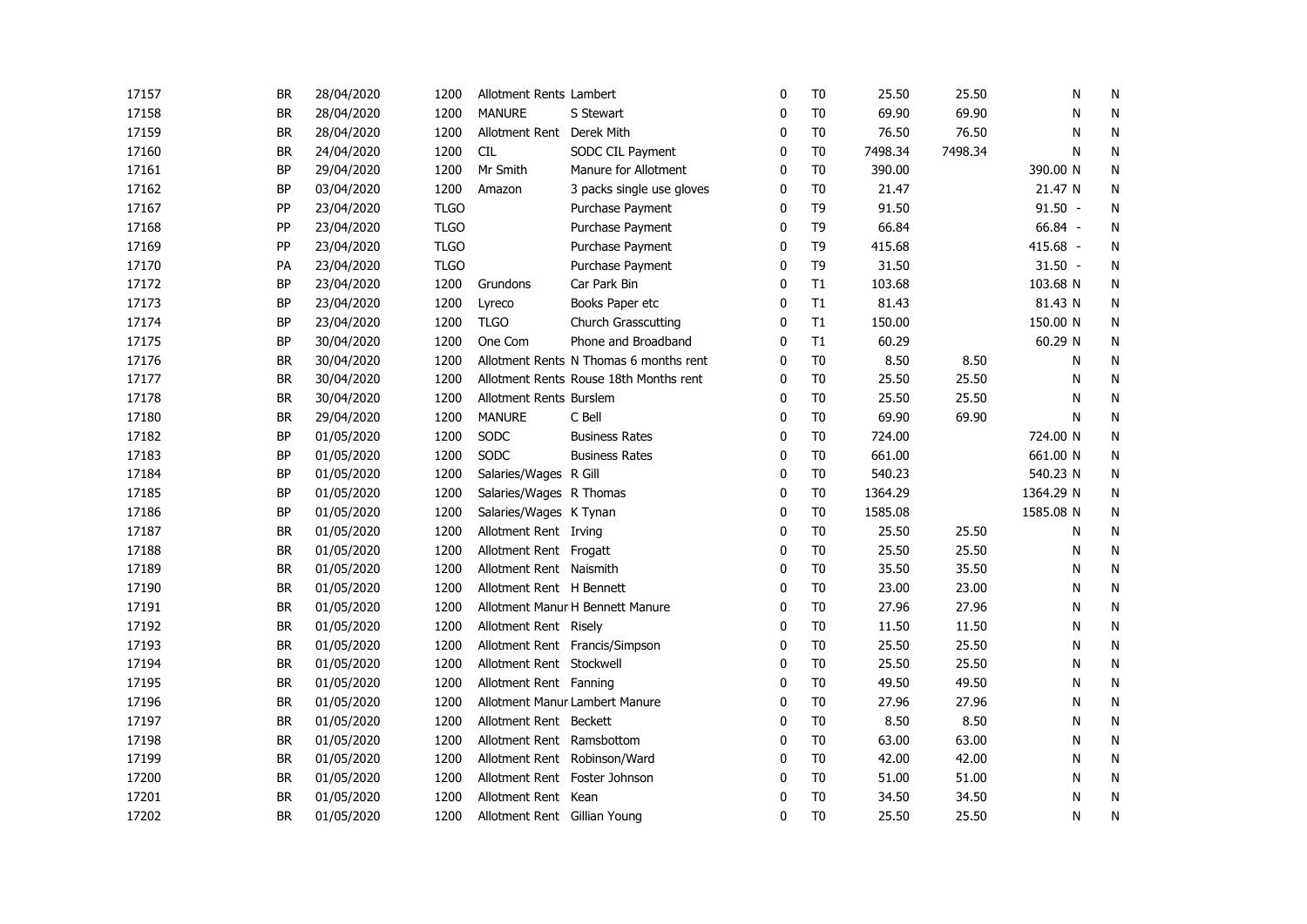| 17203 | <b>BR</b> | 01/05/2020 | 1200 | Allotment Rent Schafer       |                                           | 0            | T <sub>0</sub> | 34.50   | 34.50   | N         | N            |
|-------|-----------|------------|------|------------------------------|-------------------------------------------|--------------|----------------|---------|---------|-----------|--------------|
| 17204 | <b>BR</b> | 01/05/2020 | 1200 | Allotment Rent Schafer       |                                           | 0            | T <sub>0</sub> | 69.00   | 69.00   | N         | N            |
| 17205 | <b>BR</b> | 01/05/2020 | 1200 | Allotment Rent Lapage        |                                           | $\mathbf{0}$ | T <sub>0</sub> | 8.50    | 8.50    | N         | N            |
| 17206 | <b>BR</b> | 01/05/2020 | 1200 |                              | Allotment Manur Shannon Manure            | $\mathbf{0}$ | T <sub>0</sub> | 69.90   | 69.90   | N         | N            |
| 17207 | <b>BR</b> | 01/05/2020 | 1200 | Allotment Rent Shannn        |                                           | $\mathbf{0}$ | T <sub>0</sub> | 31.50   | 31.50   | N         | ${\sf N}$    |
| 17208 | <b>BR</b> | 01/05/2020 | 1200 | Allotment Rent M C Allen     |                                           | 0            | T <sub>0</sub> | 30.00   | 30.00   | N         | N            |
| 17209 | <b>BR</b> | 01/05/2020 | 1200 | Allotment Rent Hayden        |                                           | 0            | T <sub>0</sub> | 8.50    | 8.50    | N         | ${\sf N}$    |
| 17210 | <b>BR</b> | 01/05/2020 | 1200 | Allotment Rent Cuzner Adrian |                                           | 0            | T <sub>0</sub> | 25.50   | 25.50   | N         | N            |
| 17211 | <b>BR</b> | 01/05/2020 | 1200 |                              | Allotment Rent Cuzner Terence             | 0            | T <sub>0</sub> | 25.50   | 25.50   | N         | ${\sf N}$    |
| 17212 | <b>BR</b> | 01/05/2020 | 1200 | Allotment Rent Petterson     |                                           | 0            | T <sub>0</sub> | 25.50   | 25.50   | N         | ${\sf N}$    |
| 17213 | <b>BR</b> | 01/05/2020 | 1200 | Allotment Rent Rogers        |                                           | 0            | T <sub>0</sub> | 151.00  | 151.00  | N         | $\mathsf{N}$ |
| 17214 | <b>BR</b> | 01/05/2020 | 1200 |                              | Allotment Rent a NoorlanderAllot and Shed | 0            | T <sub>0</sub> | 55.50   | 55.50   | N         | N            |
| 17216 | JD        | 01/05/2020 | 1200 | <b>TRANS</b>                 | <b>Bank Transfer</b>                      | 0            | T <sub>9</sub> | 2754.32 | 2754.32 |           | N            |
| 17218 | JD        | 01/05/2020 | 1200 | <b>TRANS</b>                 | <b>Bank Transfer</b>                      | $\mathbf 0$  | T <sub>9</sub> | 2000.00 | 2000.00 |           | N            |
| 17220 | JD        | 01/05/2020 | 1200 | <b>TRANS</b>                 | <b>Bank Transfer</b>                      | $\mathbf{0}$ | T <sub>9</sub> | 2889.06 | 2889.06 | $\sim$    | N            |
| 17222 | JD        | 01/05/2020 | 1200 | <b>TRANS</b>                 | <b>Bank Transfer</b>                      | $\mathbf{0}$ | T <sub>9</sub> | 5300.00 | 5300.00 | $\sim$    | ${\sf N}$    |
| 17223 | <b>BP</b> | 04/05/2020 | 1200 | <b>SSE</b>                   | Electricity                               | $\mathbf{0}$ | T <sub>2</sub> | 73.35   |         | 73.35 N   | N            |
| 17224 | <b>BP</b> | 05/05/2020 | 1200 | Castle Water                 | Water                                     | $\mathbf{0}$ | T <sub>0</sub> | 40.21   |         | 40.21 N   | N            |
| 17225 | <b>BP</b> | 05/05/2020 | 1200 | 104291                       | Gas Parish Office SSE                     | $\mathbf{0}$ | T <sub>2</sub> | 115.37  |         | 115.37 N  | ${\sf N}$    |
| 17226 | <b>BP</b> | 18/05/2020 | 1200 | SAGE                         | <b>SAGE Payroll</b>                       | 0            | T1             | 8.40    |         | 8.40 N    | ${\sf N}$    |
| 17227 | <b>BP</b> | 18/05/2020 | 1200 | 104292                       | Gas Parish Office                         | 0            | T <sub>2</sub> | 69.56   |         | 69.56 N   | N            |
| 17228 | <b>BP</b> | 26/05/2020 | 1200 | <b>SSE</b>                   | Electricity                               | 0            | T <sub>2</sub> | 53.45   |         | 53.45 N   | ${\sf N}$    |
| 17229 | <b>BP</b> | 28/05/2020 | 1200 | <b>NEST</b>                  | Pension Contributions April               | 0            | T <sub>0</sub> | 256.04  |         | 256.04 N  | N            |
| 17230 | <b>BP</b> | 28/05/2020 | 1200 | <b>NEST</b>                  | Pension contributions May                 | 0            | T <sub>0</sub> | 256.04  |         | 256.04 N  | N            |
| 17231 | <b>BP</b> | 29/05/2020 | 1200 | Onecom                       | Phone and Broadband                       | 0            | T1             | 57.91   |         | 57.91 N   | N            |
| 17232 | <b>BP</b> | 29/05/2020 | 1200 | <b>Tracey Bilcliffe</b>      | Paddock Gardeninig                        | 0            | T <sub>0</sub> | 205.00  |         | 205.00 N  | N            |
| 17233 | <b>BP</b> | 29/05/2020 | 1200 | <b>TLGO</b>                  | Church Grasscutting                       | 0            | T1             | 300.00  |         | 300.00 N  | N            |
| 17234 | <b>BP</b> | 29/05/2020 | 1200 | Grundon                      | Car Park Bin                              | 0            | T1             | 85.58   |         | 85.58 N   | N            |
| 17235 | <b>BP</b> | 29/05/2020 | 1200 | <b>JRB</b>                   | Dog Bags for Dispenser                    | $\mathbf{0}$ | T1             | 166.50  |         | 166.50 N  | ${\sf N}$    |
| 17236 | <b>BP</b> | 29/05/2020 | 1200 | Viking                       | Files and Stamps                          | $\mathbf{0}$ | T1             | 26.75   |         | 26.75 N   | ${\sf N}$    |
| 17237 | <b>BP</b> | 29/05/2020 | 1200 | Viking                       | Paper Files etc                           | $\mathbf{0}$ | T1             | 44.60   |         | 44.60 N   | ${\sf N}$    |
| 17238 | <b>BP</b> | 29/05/2020 | 1200 | Viking                       | <b>Toilet Rolls</b>                       | $\mathbf{0}$ | T1             | 13.29   |         | 13.29 N   | N            |
| 17239 | <b>BP</b> | 29/05/2020 | 1200 | J Tappin                     | Repairing Leak in Allotments              | 0            | T <sub>0</sub> | 71.84   |         | 71.84 N   | N            |
| 17240 | <b>BP</b> | 29/05/2020 | 1200 | A Clissold                   | Rotivate and reseed area in pade          | 0            | T <sub>0</sub> | 425.00  |         | 425.00 N  | N            |
| 17241 | <b>BP</b> | 29/05/2020 | 1200 | Ricoh                        | Quarterley copier costs                   | 0            | T1             | 390.81  |         | 390.81 N  | N            |
| 17242 | <b>BP</b> | 29/05/2020 | 1200 | Zurich                       | Insurance WPC and Pavilion                | 0            | T <sub>0</sub> | 4880.32 |         | 4880.32 N | N            |
| 17243 | <b>BP</b> | 29/05/2020 | 1200 | SOD                          | Premises Licence for Paddock              | 0            | T <sub>0</sub> | 70.00   |         | 70.00 N   | N            |
| 17244 | BP        | 29/05/2020 | 1200 | <b>TLGO</b>                  | Areas 1-4                                 | 0            | T1             | 274.80  |         | 274.80 N  | N            |
| 17245 | <b>BP</b> | 29/05/2020 | 1200 | <b>TLGO</b>                  | Areas 5 -24                               | $\mathbf{0}$ | T1             | 1143.60 |         | 1143.60 N | N            |
|       |           |            |      |                              |                                           |              |                |         |         |           |              |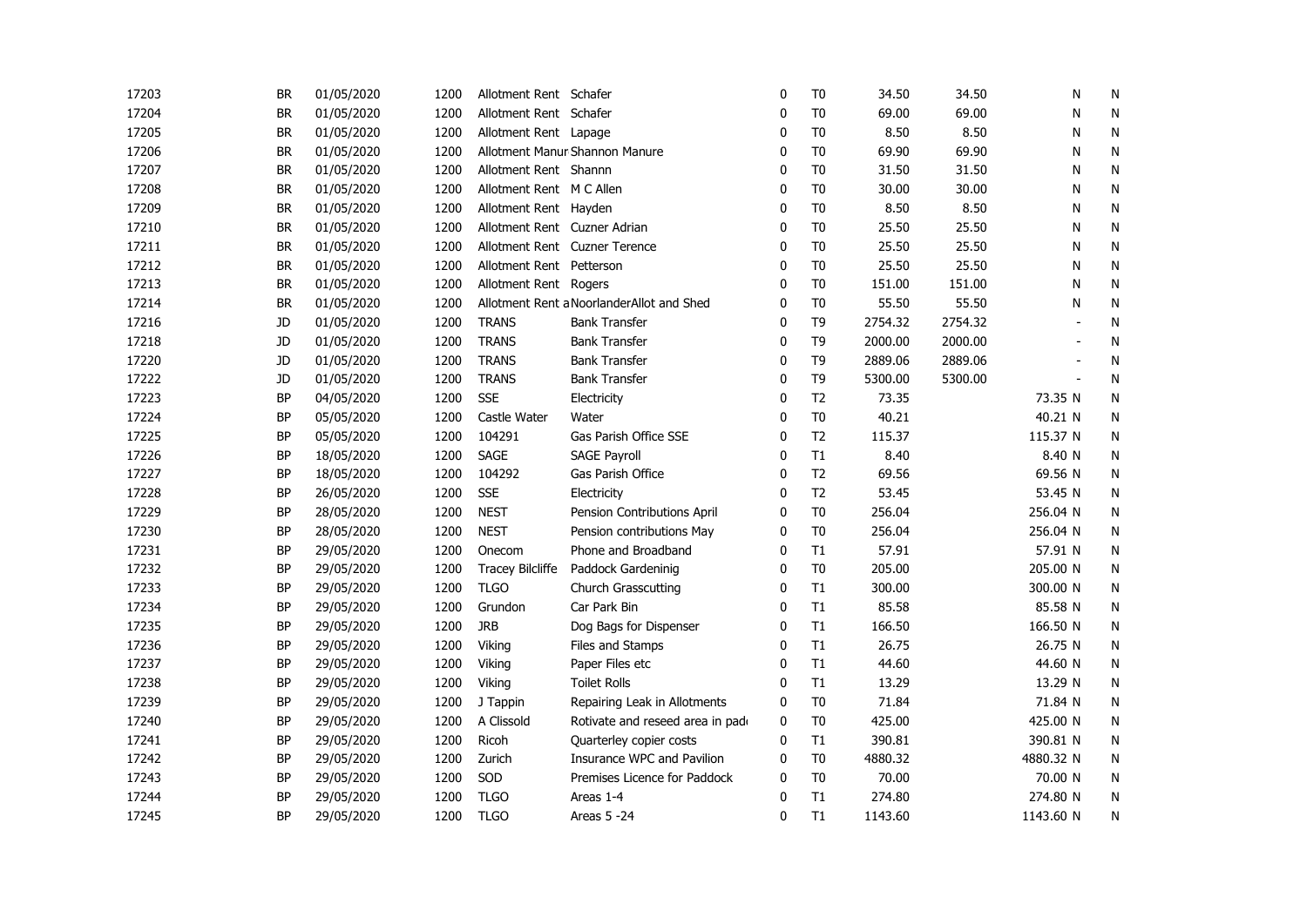| 17246 | BP        | 29/05/2020 | 1200 | <b>TLGO</b>               | grasscutting                       | 0            | T1             | 60.00   |         | 60.00 N   | N            |
|-------|-----------|------------|------|---------------------------|------------------------------------|--------------|----------------|---------|---------|-----------|--------------|
| 17256 | BP        | 01/06/2020 | 1200 | SODC                      | <b>Business Rates</b>              | 0            | T <sub>0</sub> | 724.00  |         | 724.00 N  | N            |
| 17257 | <b>BP</b> | 01/06/2020 | 1200 | SODC                      | <b>Business Rates</b>              | $\mathbf{0}$ | T <sub>0</sub> | 661.00  |         | 661.00 N  | ${\sf N}$    |
| 17258 | <b>BP</b> | 01/06/2020 | 1200 | Salaries/Wages R Gill     |                                    | $\Omega$     | T <sub>0</sub> | 540.23  |         | 540.23 N  | N            |
| 17259 | <b>BP</b> | 01/06/2020 | 1200 | Salaries/Wages R Thomas   |                                    | $\Omega$     | T <sub>0</sub> | 1364.29 |         | 1364.29 N | N            |
| 17260 | <b>BP</b> | 01/06/2020 | 1200 | Call Handling             | Virtual Switchboard for COVID      | $\mathbf 0$  | T1             | 1470.00 |         | 1470.00 N | N            |
| 17261 | BP        | 01/06/2020 | 1200 | Salaries/Wages K Tynan    |                                    | 0            | T <sub>0</sub> | 1585.08 |         | 1585.08 N | N            |
| 17263 | JD        | 03/06/2020 | 1200 | <b>TRANS</b>              | <b>Bank Transfer</b>               | 0            | T9             | 2844.60 | 2844.60 |           | N            |
| 17265 | JD        | 03/06/2020 | 1200 | <b>TRANS</b>              | <b>Bank Transfer</b>               | 0            | T <sub>9</sub> | 1500.00 | 1500.00 |           | ${\sf N}$    |
| 17267 | JD        | 03/06/2020 | 1200 | <b>TRANS</b>              | <b>Bank Transfer</b>               | 0            | T <sub>9</sub> | 2000.00 | 2000.00 |           | N            |
| 17269 | JD        | 16/06/2020 | 1200 | <b>TRANS</b>              | <b>Bank Transfer</b>               | 0            | T <sub>9</sub> | 5000.00 | 5000.00 |           | N            |
| 17271 | JD        | 25/06/2020 | 1200 | <b>TRANS</b>              | <b>Bank Transfer</b>               | 0            | T <sub>9</sub> | 2197.58 | 2197.58 |           | N            |
| 17272 | BP        | 05/06/2020 | 1200 | Castle Water              | Water                              | 0            | T <sub>0</sub> | 40.21   |         | 40.21 N   | N            |
| 17273 | <b>BP</b> | 05/06/2020 | 1200 | Castle Water              | Water                              | 0            | T <sub>0</sub> | 93.06   |         | 93.06 N   | N            |
| 17274 | <b>BP</b> | 15/06/2020 | 1200 | Zoom                      | Zoom Annual Payment                | $\mathbf{0}$ | T1             | 143.88  |         | 143.88 N  | N            |
| 17275 | <b>BP</b> | 15/06/2020 | 1200 | <b>SAGE Payroll</b>       | Payroll DD                         | $\Omega$     | T1             | 8.40    |         | 8.40 N    | $\mathsf{N}$ |
| 17276 | <b>BP</b> | 15/06/2020 | 1200 | Sage Accounts             | Accounts DD                        | $\mathbf{0}$ | T1             | 20.97   |         | 20.97 N   | N            |
| 17277 | BP        | 16/06/2020 | 1200 | Bongo IT                  | Outlook Support                    | 0            | T1             | 22.56   |         | 22.56 N   | N            |
| 17278 | BP        | 16/06/2020 | 1200 |                           | Computer Assist Remote Back up x 2 | 0            | T1             | 48.00   |         | 48.00 N   | N            |
| 17279 | <b>BP</b> | 16/06/2020 | 1200 | J Taylor Ltd              | New Boiler for Town Hall           | 0            | T1             | 3288.00 |         | 3288.00 N | N            |
| 17280 | <b>BP</b> | 24/06/2020 | 1200 | <b>NEST</b>               | <b>Nest Pensions</b>               | 0            | T <sub>0</sub> | 256.04  |         | 256.04 N  | N            |
| 17281 | <b>BP</b> | 25/06/2020 | 1200 | <b>TLGO</b>               | Church grasscutting                | 0            | T1             | 300.00  |         | 300.00 N  | N            |
| 17282 | BP        | 25/06/2020 | 1200 | <b>Exec Alarms</b>        | Alarm Pavilion to be refunded      | 0            | T1             | 276.00  |         | 276.00 N  | N            |
| 17283 | BP        | 25/06/2020 | 1200 | <b>Tracey Bilcliffe</b>   | Paddock Gardeninig June            | 0            | T <sub>0</sub> | 205.00  |         | 205.00 N  | N            |
| 17284 | BP        | 25/06/2020 | 1200 | <b>Tracey Bilcliffe</b>   | Paddock Gardening May              | 0            | T <sub>0</sub> | 155.00  |         | 155.00 N  | N            |
| 17285 | <b>BP</b> | 25/06/2020 | 1200 | Grundon                   | Car Park Bin                       | 0            | T1             | 105.95  |         | 105.95 N  | N            |
| 17286 | BP        | 25/06/2020 | 1200 | <b>HTVF</b>               | Annual Membership                  | $\mathbf{0}$ | T <sub>0</sub> | 25.00   |         | 25.00 N   | N            |
| 17287 | BP        | 25/06/2020 | 1200 | Azure Hygiene             | Supplies Pub Conv                  | $\mathbf{0}$ | T1             | 56.09   |         | 56.09 N   | N            |
| 17288 | BP        | 25/06/2020 | 1200 | Comp Assist               | Remote Back up x 2                 | $\mathbf{0}$ | T1             | 48.00   |         | 48.00 N   | N            |
| 17289 | BP        | 25/06/2020 | 1200 | Bongo IT                  | <b>Outlook Support</b>             | $\mathbf{0}$ | T1             | 22.56   |         | 22.56 N   | ${\sf N}$    |
| 17290 | <b>BP</b> | 25/06/2020 | 1200 | Bongo IT                  | <b>Outlook Support</b>             | 0            | T1             | 22.56   |         | 22.56 N   | N            |
| 17291 | <b>BP</b> | 25/06/2020 | 1200 | The Chequers              | Plants for War Memorial            | $\Omega$     | T1             | 250.00  |         | 250.00 N  | N            |
| 17292 | <b>BP</b> | 25/06/2020 | 1200 | OALC                      | Annual Membership                  | 0            | T1             | 523.60  |         | 523.60 N  | N            |
| 17293 | BP        | 22/06/2020 | 1200 | <b>SSE</b>                | Electricity                        | 0            | T <sub>2</sub> | 53.98   |         | 53.98 N   | N            |
| 17294 | BP        | 30/06/2020 | 1200 | Onecom                    | Phone and Broadband                | 0            | T1             | 57.56   |         | 57.56 N   | N            |
| 17295 | <b>BR</b> | 16/06/2020 | 1200 |                           | Allotment Rents Priston and Issacs | 0            | T <sub>0</sub> | 36.00   | 36.00   | N         | N            |
| 17296 | <b>BR</b> | 16/06/2020 | 1200 | Allotment Rents P Foster  |                                    | 0            | T <sub>0</sub> | 27.96   | 27.96   | N         | ${\sf N}$    |
| 17297 | <b>BR</b> | 16/06/2020 | 1200 | Cuxham Field              | <b>Quarter Rent</b>                | $\mathbf{0}$ | T <sub>0</sub> | 200.00  | 200.00  | N         | N            |
| 17298 | <b>BR</b> | 26/06/2020 | 1200 | Allotment Rents K Jackson |                                    | 0            | T <sub>0</sub> | 37.50   | 37.50   | N         | N            |
|       |           |            |      |                           |                                    |              |                |         |         |           |              |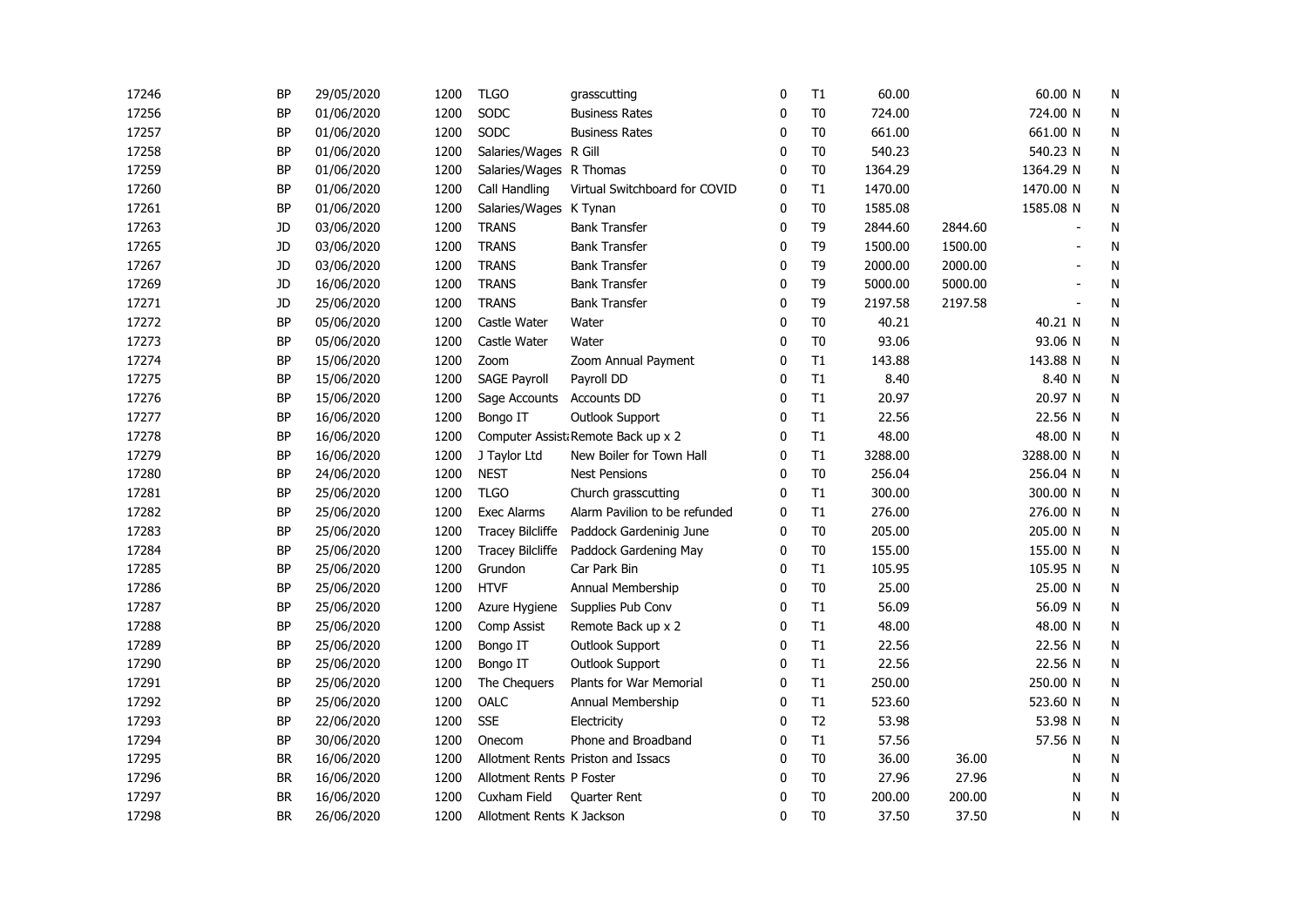| 17299 | <b>BP</b> | 25/06/2020 | 1200 | <b>TLGO</b>             | Rec Grass cutting                            | 0            | T1             | 310.80   |          | 310.80 N                 | N         |
|-------|-----------|------------|------|-------------------------|----------------------------------------------|--------------|----------------|----------|----------|--------------------------|-----------|
| 17300 | <b>BP</b> | 25/06/2020 | 1200 | <b>TLGO</b>             | Grass Areas not car park                     | 0            | T1             | 1136.64  |          | 1136.64 N                | N         |
| 17301 | <b>BP</b> | 18/06/2020 | 1200 | 104293                  | Gas                                          | 0            | T <sub>2</sub> | 49.24    |          | 49.24 N                  | ${\sf N}$ |
| 17302 | <b>BP</b> | 01/07/2020 | 1200 | SODC                    | Rates                                        | $\mathbf{0}$ | T <sub>0</sub> | 724.00   |          | 724.00 N                 | N         |
| 17303 | <b>BP</b> | 01/07/2020 | 1200 | SODC                    | Rates                                        | $\mathbf{0}$ | T <sub>0</sub> | 661.00   |          | 661.00 N                 | N         |
| 17304 | <b>BP</b> | 01/07/2020 | 1200 | <b>Bruce Garside</b>    | Repair to Rec Bin                            | 0            | T <sub>0</sub> | 25.00    |          | 25.00 N                  | N         |
| 17305 | <b>BP</b> | 01/07/2020 | 1200 | Wages/Salaries R Gill   |                                              | 0            | T <sub>0</sub> | 540.23   |          | 540.23 N                 | N         |
| 17306 | <b>BP</b> | 01/07/2020 | 1200 | Wages/Salaries R Thomas |                                              | 0            | T <sub>0</sub> | 1364.29  |          | 1364.29 N                | N         |
| 17307 | <b>BP</b> | 01/07/2020 | 1200 | Wages/Salaries K Tynan  |                                              | 0            | T <sub>0</sub> | 1585.08  |          | 1585.08 N                | N         |
| 17308 | <b>BP</b> | 01/07/2020 | 1200 | Amazon                  | 6 x 500ml sanitisers Play Ground             | 0            | T1             | 42.99    |          | 42.99 N                  | ${\sf N}$ |
| 17309 | <b>BP</b> | 01/07/2020 | 1200 | Amazon                  | 6 xx hand sanitisers Paddock Off             | $\mathbf 0$  | T1             | 34.99    |          | 34.99 N                  | ${\sf N}$ |
| 17313 | JD        | 01/07/2020 | 1200 | <b>TRANS</b>            | <b>Bank Transfer</b>                         | 0            | T <sub>9</sub> | 3500.00  | 3500.00  |                          | N         |
| 17315 | JD        | 03/07/2020 | 1200 | <b>TRANS</b>            | <b>Bank Transfer</b>                         | 0            | T <sub>9</sub> | 2000.00  | 2000.00  |                          | N         |
| 17317 | JD        | 08/07/2020 | 1200 | <b>TRANS</b>            | <b>Bank Transfer</b>                         | 0            | T <sub>9</sub> | 10000.00 | 10000.00 |                          | N         |
| 17319 | JD        | 21/07/2020 | 1200 | <b>TRANS</b>            | <b>Bank Transfer</b>                         | 0            | T <sub>9</sub> | 2925.55  | 2925.55  |                          | N         |
| 17321 | JD        | 24/07/2020 | 1200 | <b>TRANS</b>            | <b>Bank Transfer</b>                         | 0            | T <sub>9</sub> | 2446.45  | 2446.45  | $\overline{\phantom{a}}$ | N         |
| 17323 | <b>JD</b> | 24/07/2020 | 1200 | <b>TRANS</b>            | <b>Bank Transfer</b>                         | $\mathbf{0}$ | T <sub>9</sub> | 500.00   | 500.00   | $\overline{\phantom{a}}$ | ${\sf N}$ |
| 17324 | <b>BR</b> | 27/07/2020 | 1200 |                         | Car Park Contrib That Lovely Stuff 2019/2020 | $\mathbf{0}$ | T <sub>0</sub> | 100.00   | 100.00   | N                        | N         |
| 17325 | <b>BP</b> | 03/07/2020 | 1200 | Collins                 | Bollard repair/replace o/s Coop              | $\mathbf 0$  | T1             | 96.00    |          | 96.00 N                  | ${\sf N}$ |
| 17326 | <b>BP</b> | 03/07/2020 | 1200 | Collins                 | Kissing Gate Area remove post in             | $\mathbf 0$  | T1             | 132.60   |          | 132.60 N                 | N         |
| 17327 | <b>BP</b> | 03/07/2020 | 1200 | Collins                 | Work to Footpath 13 2nd half pa              | 0            | T1             | 2052.00  |          | 2052.00 N                | N         |
| 17328 | <b>BP</b> | 06/07/2020 | 1200 | Castle Water            | Water                                        | 0            | T <sub>0</sub> | 40.21    |          | 40.21 N                  | N         |
| 17330 | <b>BP</b> | 07/07/2020 | 1200 | Amazon                  | COVID 19 PaperTowels                         | 0            | T1             | 14.98    |          | 14.98 N                  | ${\sf N}$ |
| 17331 | <b>BP</b> | 07/07/2020 | 1200 | Amazon                  | COVID 19 Anti Bac Spray                      | 0            | T1             | 12.00    |          | 12.00 N                  | N         |
| 17332 | <b>BP</b> | 07/07/2020 | 1200 | Amazon                  | COVID 19 Cloths                              | 0            | T1             | 10.00    |          | 10.00 N                  | N         |
| 17333 | <b>BP</b> | 07/07/2020 | 1200 | Amazon                  | Cable Ties                                   | 0            | T1             | 6.68     |          | 6.68 N                   | N         |
| 17334 | <b>BP</b> | 07/07/2020 | 1200 | Amazon                  | 4 hand sanitises                             | 0            | T <sub>2</sub> | 23.98    |          | 23.98 N                  | N         |
| 17335 | <b>BP</b> | 07/07/2020 | 1200 | Amazon                  | 2 Hand Sanitisers Pavilion                   | 0            | T <sub>2</sub> | 12.02    |          | 12.02 N                  | N         |
| 17336 | JC        | 08/07/2020 | 1200 | <b>TRANS</b>            | <b>Bank Transfer</b>                         | $\Omega$     | T <sub>9</sub> | 8074.92  |          | 8074.92 -                | N         |
| 17338 | <b>BP</b> | 10/07/2020 | 1200 | <b>Bruce</b>            | COVID 19 Outdoor Sanitisesr Dis              | $\mathbf 0$  | T <sub>0</sub> | 140.00   |          | 140.00 N                 | N         |
| 17339 | <b>BP</b> | 10/07/2020 | 1200 | <b>Bruce</b>            | Covid 19 Sanitiser unit one                  | $\mathbf 0$  | T <sub>0</sub> | 70.00    |          | 70.00 N                  | N         |
| 17340 | <b>BP</b> | 10/07/2020 | 1200 | Roger                   | Remix postmix                                | $\mathbf 0$  | T1             | 4.90     |          | 4.90 N                   | ${\sf N}$ |
| 17341 | <b>BP</b> | 10/07/2020 | 1200 | Bob                     | Paint for Sanitisers outdoor yello           | $\mathbf 0$  | T1             | 12.99    |          | 12.99 N                  | N         |
| 17342 | <b>BP</b> | 10/07/2020 | 1200 | <b>NEST</b>             | Pensions EE and EY                           | 0            | T <sub>0</sub> | 256.04   |          | 256.04 N                 | N         |
| 17343 | JC        | 10/07/2020 | 1200 | <b>Bob Cash</b>         | <b>Bank Transfer</b>                         | 0            | T <sub>9</sub> | 40.00    |          | $40.00 -$                | N         |
| 17345 | <b>BP</b> | 10/07/2020 | 1200 | Kristina                | Cable Ties                                   | 0            | T1             | 6.68     |          | 6.68 N                   | ${\sf N}$ |
| 17346 | <b>BP</b> | 10/07/2020 | 1200 | <b>SAGE</b>             | <b>SAGE Payroll</b>                          | 0            | T1             | 8.40     |          | 8.40 N                   | ${\sf N}$ |
| 17347 | <b>BP</b> | 10/07/2020 | 1200 | <b>SAGE</b>             | SAGE Package                                 | 0            | T1             | 36.00    |          | 36.00 N                  | N         |
| 17348 | <b>BP</b> | 10/07/2020 | 1200 | Grundon                 | Car Park Bin                                 | $\mathbf{0}$ | T1             | 112.02   |          | 112.02 N                 | N         |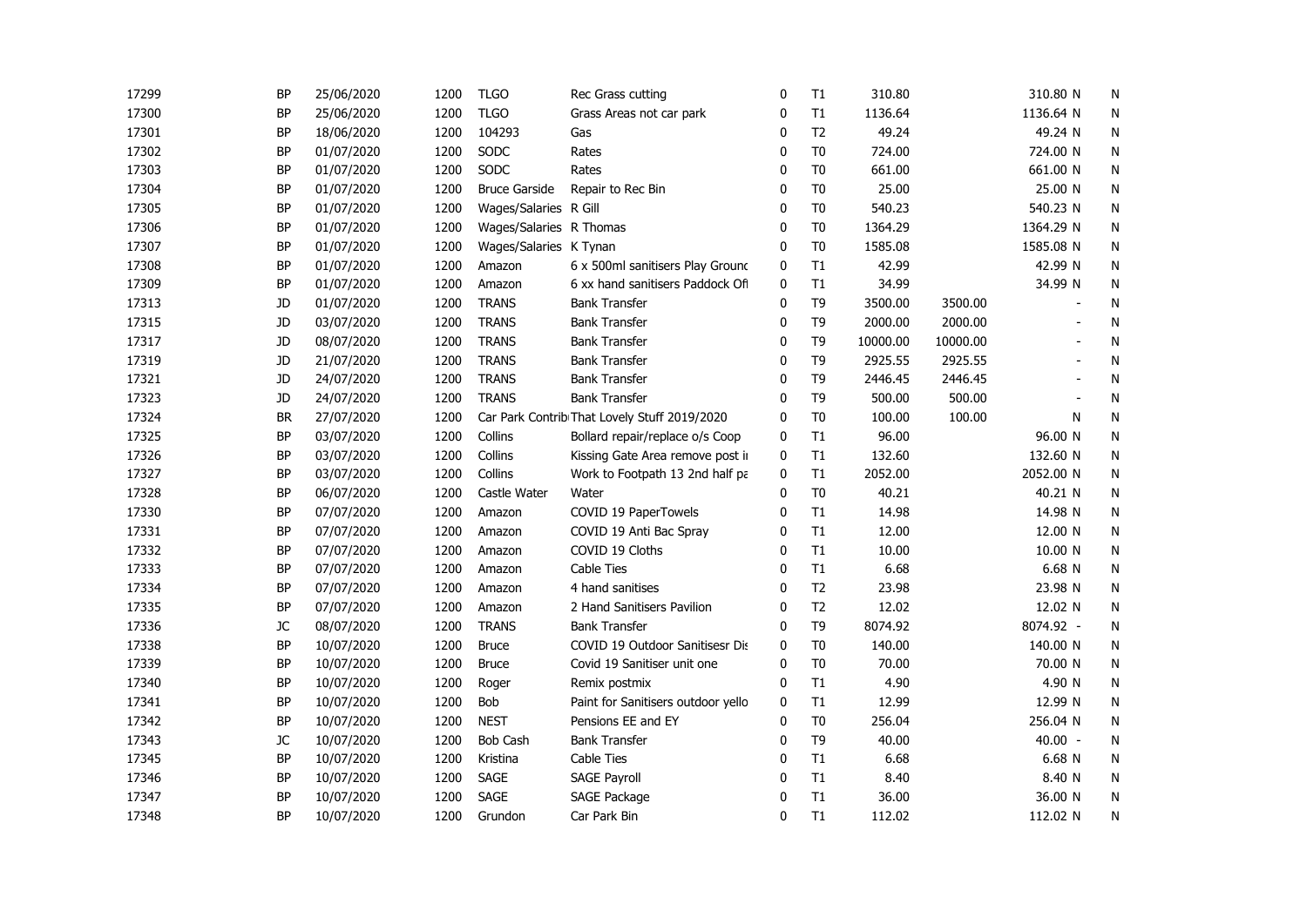| 17349 | ΒP        | 10/07/2020 | 1200 | Viking                   | Hand Towels Laminates etc          | 0            | T1             | 114.52  |         | 114.52 N       | N            |
|-------|-----------|------------|------|--------------------------|------------------------------------|--------------|----------------|---------|---------|----------------|--------------|
| 17350 | <b>BP</b> | 10/07/2020 | 1200 | <b>Bruce</b>             | Sanitiser for outside Pavilion     | 0            | T <sub>0</sub> | 75.00   |         | 75.00 N        | N            |
| 17351 | <b>BP</b> | 10/07/2020 | 1200 | <b>Advanced Pest</b>     | Removal of Wasp Nest in Paddo      | 0            | T1             | 48.00   |         | 48.00 N        | N            |
| 17352 | <b>BP</b> | 10/07/2020 | 1200 | Wiseserve                | Remote Backup x 2                  | $\mathbf{0}$ | T1             | 48.00   |         | 48.00 N        | ${\sf N}$    |
| 17353 | <b>BP</b> | 10/07/2020 | 1200 | Amazon                   | Bleach 5L                          | $\mathbf{0}$ | T1             | 26.97   |         | 26.97 N        | N            |
| 17354 | <b>BP</b> | 10/07/2020 | 1200 | <b>SSE</b>               | Electricity                        | $\Omega$     | T <sub>2</sub> | 13.52   |         | 13.52 N        | N            |
| 17355 | <b>BP</b> | 14/07/2020 | 1200 | Amazon                   | Batteries and 6 sensor dispenser   | $\mathbf 0$  | T1             | 134.18  |         | 134.18 N       | N            |
| 17356 | <b>BP</b> | 14/07/2020 | 1200 | Amazon                   | 6 sanitiser stickers               | $\mathbf 0$  | T <sub>0</sub> | 3.65    |         | 3.65 N         | N            |
| 17357 | <b>BP</b> | 14/07/2020 | 1200 | Amazon                   | sanitiser 5L                       | 0            | T1             | 34.99   |         | 34.99 N        | N            |
| 17358 | <b>BP</b> | 16/07/2020 | 1200 | Amazon                   | Soft Close Pedal Bin Pav           | 0            | T1             | 38.08   |         | 38.08 N        | N            |
| 17359 | ΒP        | 16/07/2020 | 1200 | Amazon                   | Refuse sacks for Bin               | 0            | T1             | 6.99    |         | 6.99 N         | N            |
| 17360 | BP        | 16/07/2020 | 1200 | Amazon                   | Soft Close Pedal Bin               | $\Omega$     | T1             | 50.11   |         | 50.11 N        | ${\sf N}$    |
| 17361 | <b>BP</b> | 16/07/2020 | 1200 | Amazon                   | Soft Close Pedal Bin               | $\mathbf{0}$ | T1             | 38.08   |         | 38.08 N        | $\mathsf{N}$ |
| 17362 | <b>BP</b> | 22/07/2020 | 1200 | <b>Tracey</b>            | Paddock Gardening                  | $\mathbf 0$  | T <sub>0</sub> | 155.00  |         | 155.00 N       | N            |
| 17363 | <b>BP</b> | 22/07/2020 | 1200 | <b>TLGO</b>              | Churchyard grasscutting            | $\mathbf{0}$ | T1             | 300.00  |         | 300.00 N       | N            |
| 17364 | <b>BP</b> | 22/07/2020 | 1200 | <b>HMRC</b>              | Tax and NI                         | $\mathbf{0}$ | T <sub>0</sub> | 2594.34 |         | 2594.34 N      | N            |
| 17365 | <b>BP</b> | 22/07/2020 | 1200 | Survey Monkey            | Annual Sub Survey Monkey           | $\mathbf 0$  | T1             | 384.00  |         | 384.00 N       | N            |
| 17366 | <b>BP</b> | 22/07/2020 | 1200 | <b>SSE</b>               | Electricity                        | $\mathbf{0}$ | T <sub>2</sub> | 52.11   |         | 52.11 N        | N            |
| 17367 | ΒP        | 21/07/2020 | 1200 | <b>TLGO</b>              | Play Area                          | $\mathbf 0$  | T1             | 274.80  |         | 274.80 N       | ${\sf N}$    |
| 17368 | <b>BP</b> | 21/07/2020 | 1200 | <b>TLGO</b>              | Roadside Verges 10-24              | $\mathbf{0}$ | T1             | 760.68  |         | 760.68 N       | ${\sf N}$    |
| 17369 | <b>BP</b> | 21/07/2020 | 1200 | <b>TLGO</b>              | Town Entrances 29-33               | $\mathbf{0}$ | T1             | 60.00   |         | 60.00 N        | N            |
| 17370 | BP        | 21/07/2020 | 1200 | <b>TLGO</b>              | <b>Other Areas</b>                 | $\mathbf{0}$ | T1             | 334.92  |         | 334.92 N       | N            |
| 17371 | <b>BP</b> | 21/07/2020 | 1200 | <b>TLGO</b>              | Grass cutting                      | $\mathbf 0$  | T1             | 48.00   |         | 48.00 N        | N            |
| 17375 | <b>BP</b> | 31/07/2020 | 1200 | Onecom                   | Tel and Broadband                  | 0            | T1             | 57.04   |         | 57.04 N        | N            |
| 17376 | <b>BP</b> | 31/07/2020 | 1200 | <b>JCK</b>               | Overalls for Jamie                 | 0            | T <sub>0</sub> | 17.69   |         | 17.69 N        | N            |
| 17377 | <b>BP</b> | 31/07/2020 | 1200 | Salaries/Wages C W Wages |                                    | 0            | T <sub>0</sub> | 165.44  |         | 165.44 N       | N            |
| 17378 | <b>BP</b> | 31/07/2020 | 1200 |                          | Salaries/Wages R Gill Wages August | 0            | T <sub>0</sub> | 540.23  |         | 540.23 N       | N            |
| 17380 | JD        | 31/07/2020 | 1200 | <b>TRANS</b>             | <b>Bank Transfer</b>               | $\mathbf{0}$ | T <sub>9</sub> | 2000.00 | 2000.00 | $\overline{a}$ | N            |
| 17381 | <b>BP</b> | 03/08/2020 | 1200 | <b>SODC</b>              | <b>Business Rates</b>              | $\mathbf{0}$ | T <sub>0</sub> | 661.00  |         | 661.00 N       | ${\sf N}$    |
| 17382 | <b>BP</b> | 03/08/2020 | 1200 | Salaries/Wages R Thomas  |                                    | $\mathbf{0}$ | T <sub>0</sub> | 1364.09 |         | 1364.09 N      | N            |
| 17383 | <b>BP</b> | 03/08/2020 | 1200 | Salaries/Wages K Tynan   |                                    | $\mathbf{0}$ | T <sub>0</sub> | 1585.08 |         | 1585.08 N      | N            |
| 17384 | <b>BP</b> | 03/08/2020 | 1200 | Weebly                   | DD Domain name renewal websi       | $\mathbf 0$  | T <sub>0</sub> | 15.69   |         | 15.69 N        | N            |
| 17385 | <b>BP</b> | 03/08/2020 | 1200 | Barclays                 | <b>Bank Charges</b>                | $\mathbf 0$  | T <sub>0</sub> | 8.00    |         | 8.00 N         | N            |
| 17386 | <b>BP</b> | 03/08/2020 | 1200 | Castle Water             | Office and Paddock Water           | 0            | T <sub>0</sub> | 40.21   |         | 40.21 N        | N            |
| 17387 | ΒP        | 17/08/2020 | 1200 | SAGE                     | <b>SAGE Payroll</b>                | 0            | T1             | 8.40    |         | 8.40 N         | ${\sf N}$    |
| 17388 | <b>BP</b> | 17/08/2020 | 1200 | SAGE                     | SAGE                               | $\mathbf{0}$ | T1             | 36.00   |         | 36.00 N        | ${\sf N}$    |
| 17389 | <b>BP</b> | 21/08/2020 | 1200 | <b>NEST</b>              | Tax and NI                         | $\mathbf 0$  | T <sub>0</sub> | 256.04  |         | 256.04 N       | N            |
| 17390 | BP        | 26/08/2020 | 1200 | Rory Gallagher           | Works and Mural for Bowl 50%       | $\mathbf 0$  | T <sub>0</sub> | 500.00  |         | 500.00 N       | N            |
| 17391 | <b>BP</b> | 26/08/2020 | 1200 | Onecom                   | Tel and Broadband                  | $\mathbf{0}$ | T1             | 58.62   |         | 58.62 N        | N            |
|       |           |            |      |                          |                                    |              |                |         |         |                |              |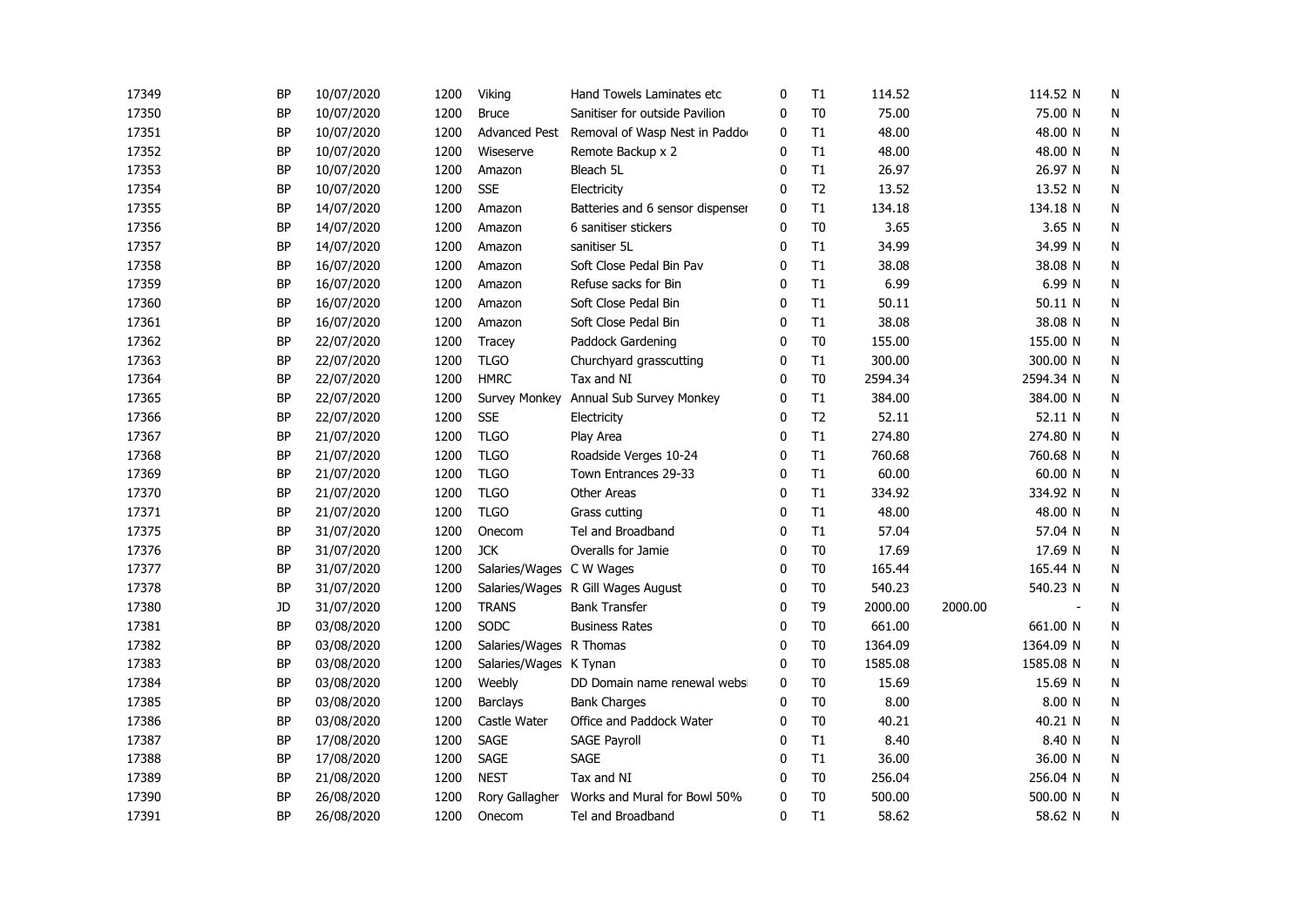| 17392 | <b>BP</b> | 26/08/2020 | 1200 | Bongo IT                | Bongo DD                                         | 0            | T1             | 22.56   |         | 22.56 N        | N            |
|-------|-----------|------------|------|-------------------------|--------------------------------------------------|--------------|----------------|---------|---------|----------------|--------------|
| 17393 | <b>BP</b> | 26/08/2020 | 1200 | <b>Bruce Garside</b>    | Zip Wire Repair                                  | 0            | T <sub>0</sub> | 25.00   |         | 25.00 N        | N            |
| 17394 | <b>BP</b> | 26/08/2020 | 1200 | Wiseserve               | Remote back up x 2                               | 0            | T1             | 48.00   |         | 48.00 N        | N            |
| 17395 | <b>BP</b> | 26/08/2020 | 1200 | Grundon                 | Car Park Bin                                     | $\mathbf{0}$ | T1             | 100.30  |         | 100.30 N       | ${\sf N}$    |
| 17396 | <b>BP</b> | 26/08/2020 | 1200 | <b>TLGO</b>             | <b>Grass Cutting July</b>                        | $\mathbf{0}$ | T1             | 300.00  |         | 300.00 N       | N            |
| 17397 | <b>BP</b> | 26/08/2020 | 1200 | Ricoh                   | Quarter Copier Cost                              | $\mathbf 0$  | T1             | 375.26  |         | 375.26 N       | N            |
| 17398 | <b>BP</b> | 26/08/2020 | 1200 | SODC                    | Quarter Dog Bin Emptying                         | 0            | T1             | 484.38  |         | 484.38 N       | N            |
| 17399 | <b>BP</b> | 28/08/2020 | 1200 | <b>SKP</b>              | <b>Internal Audit</b>                            | 0            | T1             | 1260.00 |         | 1260.00 N      | N            |
| 17400 | BP        | 28/08/2020 | 1200 | <b>TLGO</b>             | Play Area grasscutting                           | 0            | T1             | 274.80  |         | 274.80 N       | ${\sf N}$    |
| 17401 | <b>BP</b> | 28/08/2020 | 1200 | <b>TLGO</b>             | grasscutting                                     | 0            | T1             | 66.96   |         | 66.96 N        | ${\sf N}$    |
| 17402 | <b>BP</b> | 28/08/2020 | 1200 | <b>TLGO</b>             | <b>General Grasscutting</b>                      | 0            | T1             | 1136.64 |         | 1136.64 N      | ${\sf N}$    |
| 17403 | <b>BP</b> | 28/08/2020 | 1200 |                         | CPA Horticulure 30 x bags wood chip for Zip Wire | 0            | T1             | 1463.40 |         | 1463.40 N      | N            |
| 17404 | <b>BP</b> | 28/08/2020 | 1200 |                         | Collinsgroundwo Extra work to Foopath 13         | 0            | T1             | 1368.00 |         | 1368.00 N      | N            |
| 17405 | <b>BP</b> | 28/08/2020 | 1200 |                         | John Taylor Ewe New Boiler for Pavilion          | 0            | T1             | 4656.00 |         | 4656.00 N      | N            |
| 17406 | JC        | 18/08/2020 | 1200 | <b>TRANS</b>            | <b>Bank Transfer</b>                             | 0            | T <sub>9</sub> | 4187.81 |         | 4187.81 -      | N            |
| 17409 | JD        | 28/08/2020 | 1200 | <b>TRANS</b>            | <b>Bank Transfer</b>                             | 0            | T <sub>9</sub> | 2833.07 | 2833.07 |                | N            |
| 17411 | JD        | 28/08/2020 | 1200 | <b>TRANS</b>            | <b>Bank Transfer</b>                             | $\mathbf{0}$ | T <sub>9</sub> | 1400.00 | 1400.00 |                | N            |
| 17413 | JD        | 28/08/2020 | 1200 | <b>TRANS</b>            | <b>Bank Transfer</b>                             | $\mathbf{0}$ | T <sub>9</sub> | 8200.00 | 8200.00 | $\blacksquare$ | N            |
| 17415 | JD        | 03/08/2020 | 1200 | <b>TRANS</b>            | <b>Bank Transfer</b>                             | $\mathbf 0$  | T <sub>9</sub> | 2733.25 | 2733.25 | $\sim$         | N            |
| 17416 | <b>BR</b> | 03/08/2020 | 1200 | <b>Barclays</b>         | Loyalty Reward                                   | 0            | T <sub>0</sub> | 0.30    | 0.30    | N              | N            |
| 17417 | <b>BR</b> | 03/08/2020 | 1200 | <b>Tappin</b>           | Allotment Rent                                   | 0            | T <sub>0</sub> | 85.00   | 85.00   | N              | N            |
| 17418 | <b>BR</b> | 03/08/2020 | 1200 | Hasert                  | Allotment Rent                                   | 0            | T <sub>0</sub> | 18.00   | 18.00   | N              | N            |
| 17419 | <b>BR</b> | 03/08/2020 | 1200 | Hasert                  | <b>Alloment Manure</b>                           | 0            | T <sub>0</sub> | 36.00   | 36.00   | N              | N            |
| 17420 | <b>BR</b> | 18/08/2020 | 1200 | <b>TOE</b>              | Grant from TOE for Footpath 13                   | 0            | T <sub>0</sub> | 3560.00 | 3560.00 | N              | $\mathsf{N}$ |
| 17421 | <b>BR</b> | 20/08/2020 | 1200 | Proctor                 | Allotment Rent from 1/10/2020                    | $\mathbf 0$  | T <sub>0</sub> | 17.00   | 17.00   | N              | N            |
| 17422 | <b>BR</b> | 12/08/2020 | 1200 | Griffiths               | Grant from Griffiths for War Men                 | 0            | T <sub>0</sub> | 100.00  | 100.00  | N              | N            |
| 17423 | <b>BR</b> | 12/08/2020 | 1200 | OCC                     | <b>OCC Grasscutting Grant</b>                    | 0            | T <sub>0</sub> | 528.39  | 528.39  | N              | N            |
| 17424 | <b>BR</b> | 12/08/2020 | 1200 | <b>SSE</b>              | Wayleave                                         | 0            | T <sub>0</sub> | 8.00    | 8.00    | N              | N            |
| 17425 | <b>BP</b> | 24/08/2020 | 1200 | <b>SSE</b>              | Electricity                                      | 0            | T <sub>2</sub> | 54.11   |         | 54.11 N        | ${\sf N}$    |
| 17426 | <b>BP</b> | 11/08/2020 | 1200 | Amazon                  | Pens for Office                                  | $\mathbf{0}$ | T1             | 8.99    |         | 8.99 N         | ${\sf N}$    |
| 17427 | <b>BP</b> | 11/08/2020 | 1200 | Amazon                  | hand sanitiser5L                                 | $\mathbf{0}$ | T1             | 26.99   |         | 26.99 N        | ${\sf N}$    |
| 17428 | <b>BP</b> | 11/08/2020 | 1200 | Amazon                  | Hand sanitiser 5L for Playground                 | $\mathbf 0$  | T1             | 26.99   |         | 26.99 N        | N            |
| 17429 | <b>BP</b> | 03/08/2020 | 1200 | <b>SSE</b>              | elec                                             | $\mathbf 0$  | T <sub>2</sub> | 35.29   |         | 35.29 N        | N            |
| 17470 | <b>BP</b> | 01/09/2020 | 1200 | SODC                    | <b>Business Rates</b>                            | 0            | T <sub>0</sub> | 661.00  |         | 661.00 N       | N            |
| 17471 | <b>BP</b> | 02/09/2020 | 1200 | Wages/Salaries R Gill   |                                                  | 0            | T <sub>0</sub> | 270.11  |         | 270.11 N       | N            |
| 17472 | <b>BP</b> | 02/09/2020 | 1200 | Wages/Salaries R Thomas |                                                  | 0            | T <sub>0</sub> | 1364.29 |         | 1364.29 N      | ${\sf N}$    |
| 17473 | <b>BP</b> | 02/09/2020 | 1200 | Wages/Salaries K Tynan  |                                                  | 0            | T <sub>0</sub> | 1585.08 |         | 1585.08 N      | ${\sf N}$    |
| 17474 | <b>BP</b> | 02/09/2020 | 1200 |                         | Wages/Salaries Sean Cunningham                   | 0            | T <sub>0</sub> | 133.70  |         | 133.70 N       | N            |
| 17475 | <b>BP</b> | 02/09/2020 | 1200 | Castle Water            | Water                                            | $\mathbf{0}$ | T <sub>0</sub> | 40.21   |         | 40.21 N        | N            |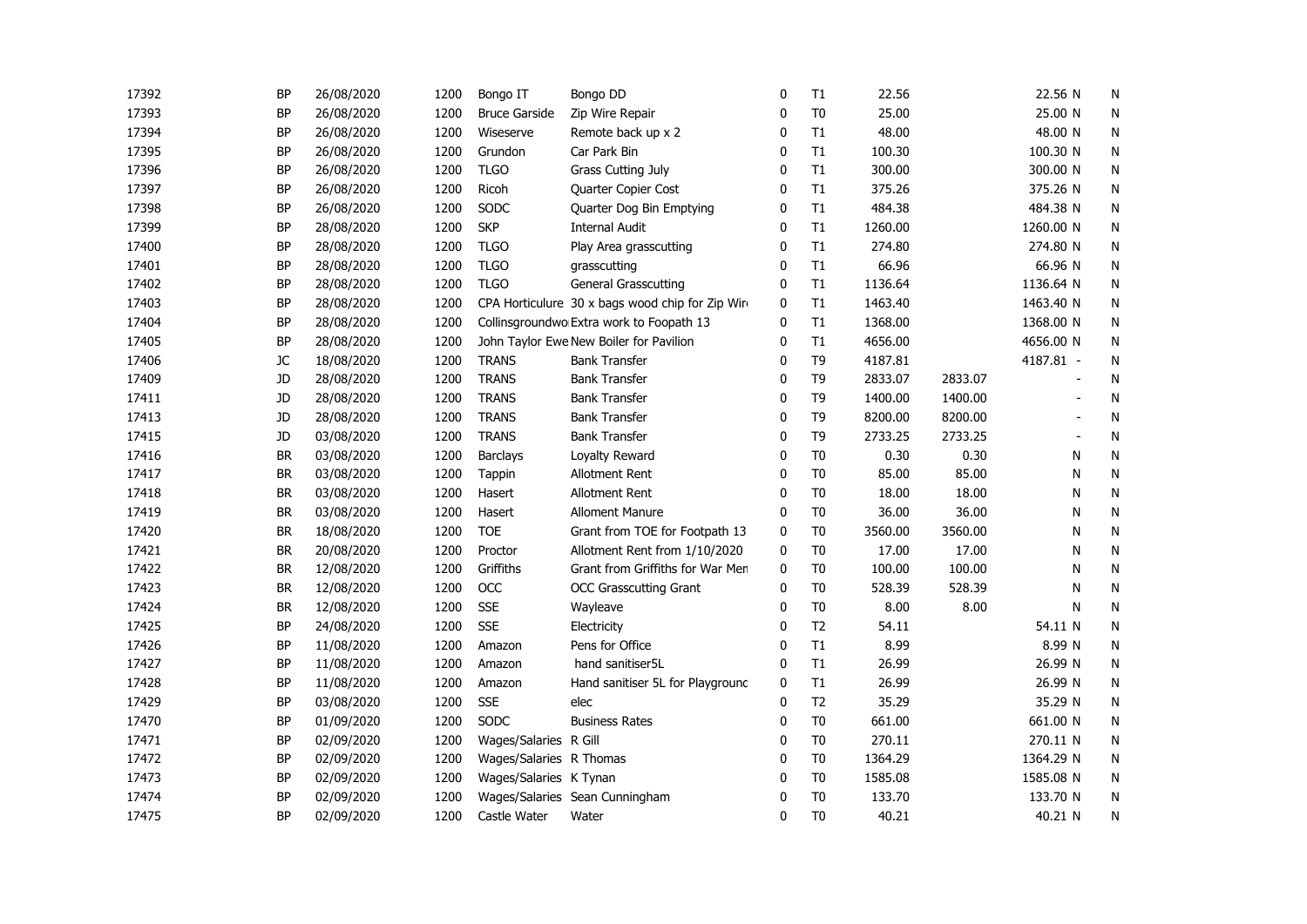| 17476 | <b>BP</b> | 07/09/2020 | 1200 | <b>Barclays</b>          | <b>Commission Charges</b>                        | 0            | T <sub>0</sub> | 12.50    |          | 12.50 N        | N         |
|-------|-----------|------------|------|--------------------------|--------------------------------------------------|--------------|----------------|----------|----------|----------------|-----------|
| 17477 | <b>BP</b> | 07/09/2020 | 1200 | <b>NALC</b>              | Terry Jackson Webinar                            | 0            | T1             | 38.93    |          | 38.93 N        | N         |
| 17478 | <b>BP</b> | 07/09/2020 | 1200 |                          | Wages/Salaries J Carter-Knight                   | 0            | T <sub>0</sub> | 47.75    |          | 47.75 N        | N         |
| 17479 | <b>BP</b> | 16/09/2020 | 1200 |                          | McCrory and Sor 10x Oak Bollards                 | $\mathbf{0}$ | T1             | 357.40   |          | 357.40 N       | N         |
| 17480 | <b>BP</b> | 16/09/2020 | 1200 |                          | <b>SAGE Payroll</b>                              | $\mathbf{0}$ | T1             | 8.40     |          | 8.40 N         | N         |
| 17481 | <b>BP</b> | 16/09/2020 | 1200 |                          | SAGE Package                                     | 0            | T1             | 36.00    |          | 36.00 N        | N         |
| 17482 | <b>BP</b> | 10/09/2020 | 1200 | <b>HMRC</b>              | Tax and NI                                       | 0            | T <sub>0</sub> | 2827.86  |          | 2827.86 N      | N         |
| 17483 | <b>BP</b> | 17/09/2020 | 1200 | Wiseserve                | Remote Back UP x 2                               | 0            | T1             | 48.00    |          | 48.00 N        | N         |
| 17484 | <b>BP</b> | 17/09/2020 | 1200 | Wiseserve                | <b>Clerks and Councils Direct Annua</b>          | 0            | T <sub>0</sub> | 100.00   |          | 100.00 N       | N         |
| 17485 | <b>BP</b> | 17/09/2020 | 1200 | <b>TLGO</b>              | Church Grass Cutting                             | 0            | T1             | 300.00   |          | 300.00 N       | ${\sf N}$ |
| 17486 | <b>BP</b> | 17/09/2020 | 1200 | Azure                    | Supplies Pub Conv                                | 0            | T1             | 64.07    |          | 64.07 N        | N         |
| 17487 | <b>BP</b> | 17/09/2020 | 1200 | Grundon                  | <b>Emptying Bin</b>                              | 0            | T1             | 100.99   |          | 100.99 N       | N         |
| 17488 | <b>BP</b> | 17/09/2020 | 1200 | <b>NEST</b>              | Pensions EE and EY                               | 0            | T <sub>0</sub> | 256.04   |          | 256.04 N       | N         |
| 17500 | JD        | 02/09/2020 | 1200 | <b>TRANS</b>             | <b>Bank Transfer</b>                             | 0            | T <sub>9</sub> | 2880.48  | 2880.48  |                | N         |
| 17502 | JD        | 02/09/2020 | 1200 | <b>TRANS</b>             | <b>Bank Transfer</b>                             | 0            | T <sub>9</sub> | 1000.00  | 1000.00  | $\overline{a}$ | N         |
| 17504 | JD        | 10/09/2020 | 1200 | <b>TRANS</b>             | <b>Bank Transfer</b>                             | 0            | T <sub>9</sub> | 2673.13  | 2673.13  |                | N         |
| 17506 | JD        | 10/09/2020 | 1200 | <b>TRANS</b>             | <b>Bank Transfer</b>                             | $\mathbf{0}$ | T <sub>9</sub> | 500.00   | 500.00   |                | N         |
| 17508 | JD        | 17/09/2020 | 1200 | <b>TRANS</b>             | <b>Bank Transfer</b>                             | $\mathbf{0}$ | T <sub>9</sub> | 2447.58  | 2447.58  | $\blacksquare$ | N         |
| 17509 | <b>BR</b> | 07/09/2020 | 1200 | <b>Barclays</b>          | Loyalty Reward                                   | 0            | T <sub>0</sub> | 1.20     | 1.20     | N              | N         |
| 17510 | <b>BR</b> | 09/09/2020 | 1200 | Allotment Rent J Hall    |                                                  | 0            | T <sub>0</sub> | 17.00    | 17.00    | N              | N         |
| 17511 | <b>BR</b> | 09/09/2020 | 1200 | Allotment Rent Stanmore  |                                                  | 0            | T <sub>0</sub> | 25.50    | 25.50    | N              | N         |
| 17512 | <b>BR</b> | 11/09/2020 | 1200 | Allotment Rent S Dale    |                                                  | 0            | T <sub>0</sub> | 8.50     | 8.50     | N              | N         |
| 17513 | <b>BR</b> | 14/09/2020 | 1200 | Allotment Rent Thomas    |                                                  | 0            | T <sub>0</sub> | 17.00    | 17.00    | N              | ${\sf N}$ |
| 17514 | <b>BR</b> | 17/09/2020 | 1200 | Allotment Rent Risely    |                                                  | 0            | T <sub>0</sub> | 23.00    | 23.00    | N              | N         |
| 17515 | <b>BR</b> | 17/09/2020 | 1200 | Allotment Rent M Ford    |                                                  | 0            | T <sub>0</sub> | 25.50    | 25.50    | N              | N         |
| 17516 | <b>BR</b> | 23/09/2020 | 1200 | Allotment Rent G Bindoff |                                                  | 0            | T <sub>0</sub> | 43.50    | 43.50    | N              | N         |
| 17517 | <b>BR</b> | 23/09/2020 | 1200 |                          | Soanes                                           | 0            | T <sub>0</sub> | 200.00   | 200.00   | N              | N         |
| 17518 | <b>BR</b> | 11/09/2020 | 1200 | Precept                  | <b>Half Precept</b>                              | 0            | T <sub>0</sub> | 68721.00 | 68721.00 | N              | N         |
| 17519 | <b>BR</b> | 15/09/2020 | 1200 | SODC                     | Car Park Business Rates Refund                   | $\mathbf 0$  | T <sub>0</sub> | 7837.17  | 7837.17  | N              | N         |
| 17520 | <b>BR</b> | 18/09/2020 | 1200 |                          | Allotment Rents Allotment Rents see Paying in bo | $\mathbf{0}$ | T <sub>0</sub> | 428.00   | 428.00   | N              | ${\sf N}$ |
| 17521 | <b>BR</b> | 18/09/2020 | 1200 | Comet Bus                | Chalgrove Grant 2019/2020                        | $\mathbf 0$  | T <sub>5</sub> | 713.00   | 713.00   | N              | N         |
| 17522 | <b>BP</b> | 17/09/2020 | 1200 | <b>TLGO</b>              | Rec Grass Cutting                                | 0            | T1             | 274.80   |          | 274.80 N       | ${\sf N}$ |
| 17523 | <b>BP</b> | 17/09/2020 | 1200 | <b>TLGO</b>              | <b>Gras Cutting</b>                              | 0            | T1             | 660.12   |          | 660.12 N       | N         |
| 17524 | <b>BP</b> | 17/09/2020 | 1200 | <b>TLGO</b>              | C Park Grasscutting                              | 0            | T1             | 66.96    |          | 66.96 N        | N         |
| 17525 | <b>BP</b> | 17/09/2020 | 1200 | <b>TLGO</b>              | <b>Town Entrances</b>                            | 0            | T1             | 60.00    |          | 60.00 N        | N         |
| 17526 | <b>BP</b> | 17/09/2020 | 1200 | <b>TLGO</b>              | Other Green Areas 5-9                            | 0            | T1             | 348.72   |          | 348.72 N       | ${\sf N}$ |
| 17527 | <b>BP</b> | 10/09/2020 | 1200 | Screwfix                 | Screws for half pipe repairs                     | 0            | T1             | 22.38    |          | 22.38 N        | N         |
| 17528 | <b>BP</b> | 10/09/2020 | 1200 | Screwfix                 | Wire Brush/sander/mini roller for                | $\mathbf 0$  | T1             | 29.94    |          | 29.94 N        | N         |
| 17529 | <b>BP</b> | 03/09/2020 | 1200 | Amazon                   | Paint Brush Kit for volunteer pair               | $\mathbf{0}$ | T1             | 11.06    |          | 11.06 N        | N         |
|       |           |            |      |                          |                                                  |              |                |          |          |                |           |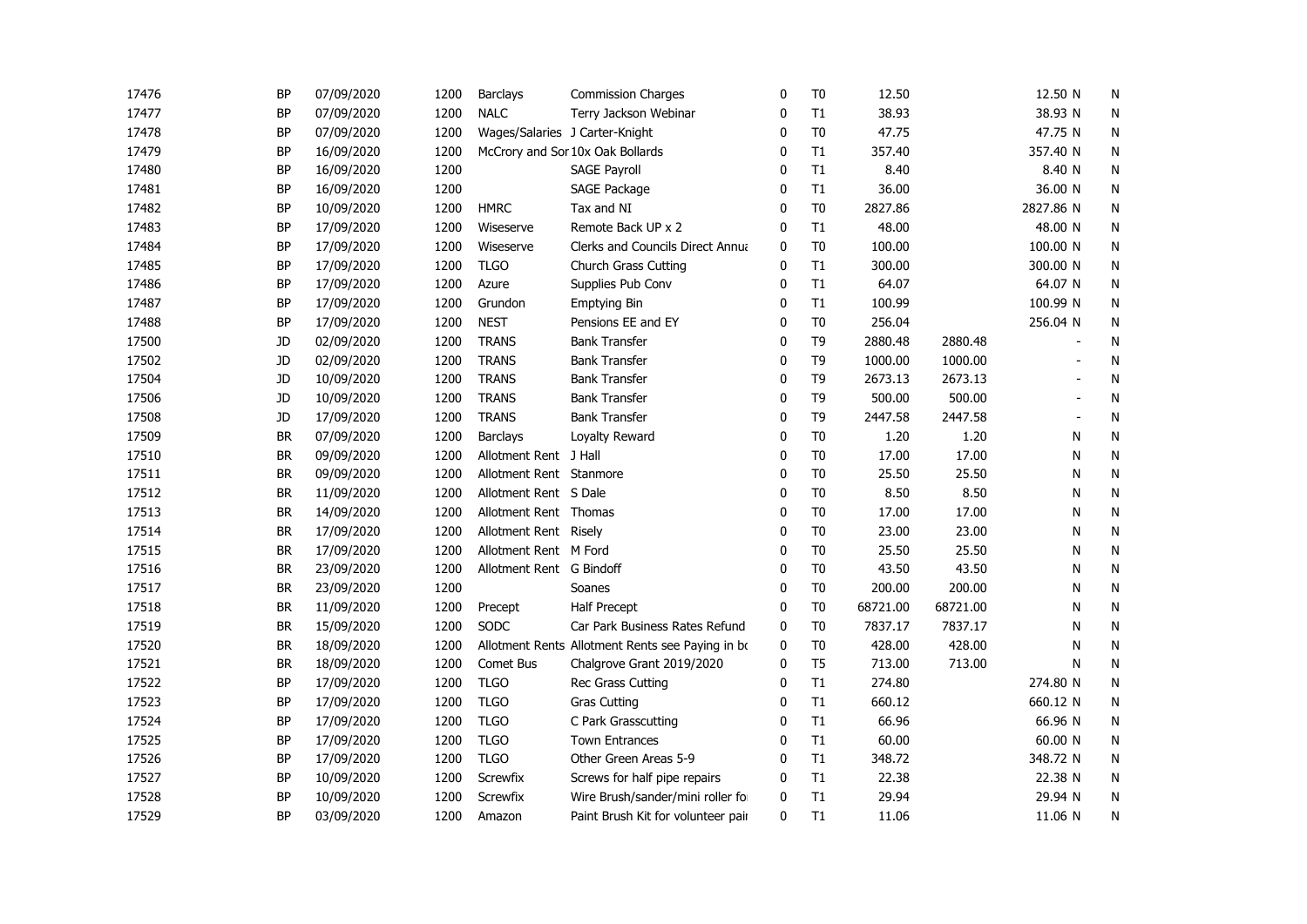| 17530 | <b>BP</b> | 03/09/2020 | 1200 | Amazon                  | Facemasks disposable               | 0            | T1             | 12.50    |        | 12.50 N    | N         |  |
|-------|-----------|------------|------|-------------------------|------------------------------------|--------------|----------------|----------|--------|------------|-----------|--|
| 17531 | <b>BP</b> | 03/09/2020 | 1200 | Amazon                  | 2021 Diary                         | 0            | T1             | 19.89    |        | 19.89 N    | N         |  |
| 17532 | <b>BP</b> | 11/09/2020 | 1200 | Amazon                  | 6 x door plates                    | $\mathbf{0}$ | T1             | 20.70    |        | 20.70 N    | ${\sf N}$ |  |
| 17533 | <b>BP</b> | 11/09/2020 | 1200 | Amazon                  | 4 Sanitisers Pav Playground Pad    | 0            | T1             | 89.00    |        | 89.00 N    | N         |  |
| 17534 | <b>BP</b> | 11/09/2020 | 1200 | Amazon                  | Blo Torch and Gas for Weeds        | 0            | T1             | 18.99    |        | 18.99 N    | N         |  |
| 17535 | JC        | 11/09/2020 | 1200 | <b>TRANS</b>            | <b>Bank Transfer</b>               | 0            | T <sub>9</sub> | 68580.92 |        | 68580.92 - | N         |  |
| 17537 | JC        | 11/09/2020 | 1200 | <b>TRANS</b>            | <b>Bank Transfer</b>               | 0            | T <sub>9</sub> | 8154.17  |        | 8154.17 -  | N         |  |
| 17539 | JC        | 09/09/2020 | 1200 | <b>TRANS</b>            | Bank Transfer to Petty Cash Sep    | 0            | T <sub>9</sub> | 40.00    |        | 40.00 -    | N         |  |
| 17541 | <b>BP</b> | 17/09/2020 | 1200 | Bongo IT                | Outlook Support June July          | 0            | T1             | 45.12    |        | 45.12 N    | N         |  |
| 17542 | <b>BP</b> | 17/09/2020 | 1200 | <b>SSE</b>              | Gas C/O                            | 0            | T <sub>2</sub> | 12.00    |        | 12.00 N    | N         |  |
| 17543 | <b>BP</b> | 17/09/2020 | 1200 | <b>SSE</b>              | Gas C/O                            | 0            | T <sub>2</sub> | 17.11    |        | 17.11 N    | N         |  |
| 17546 | BP        | 29/09/2020 | 1200 | Amazon                  | Paint for gates/railings etc       | 0            | T1             | 14.99    |        | 14.99 N    | N         |  |
| 17547 | <b>BP</b> | 30/09/2020 | 1200 | Onecom                  | Tel and Broadband                  | 0            | T1             | 57.60    |        | 57.60 N    | N         |  |
| 17548 | <b>BP</b> | 25/09/2020 | 1200 | Amazon                  | Highlighters for office            | 0            | T1             | 5.99     |        | 5.99 N     | N         |  |
| 17550 | <b>BR</b> | 14/09/2020 | 1200 | Swish                   | Hire of West Room                  | 0            | T <sub>0</sub> | 300.00   | 300.00 | N          | N         |  |
| 17551 | <b>BR</b> | 18/09/2020 | 1200 | Allotment Rent          | Wooster                            | 0            | T <sub>0</sub> | 24.00    | 24.00  | N          | N         |  |
| 17575 | <b>BP</b> | 01/10/2020 | 1200 | SODC                    | <b>Business Rates</b>              | 0            | T <sub>0</sub> | 661.00   |        | 661.00 N   | N         |  |
| 17576 | <b>BP</b> | 01/10/2020 | 1200 | Salaries/Wages R Gill   |                                    | $\mathbf{0}$ | T <sub>0</sub> | 540.23   |        | 540.23 N   | ${\sf N}$ |  |
| 17577 | <b>BP</b> | 01/10/2020 | 1200 | Salaries/Wages R Thomas |                                    | 0            | T <sub>0</sub> | 1364.29  |        | 1364.29 N  | N         |  |
| 17578 | <b>BP</b> | 01/10/2020 | 1200 | Salaries/Wages K Tynan  |                                    | 0            | T <sub>0</sub> | 1585.08  |        | 1585.08 N  | N         |  |
| 17579 | <b>BP</b> | 05/10/2020 | 1200 | Thames Water            | Water for Office/Paddock           | 0            | T <sub>0</sub> | 40.21    |        | 40.21 N    | N         |  |
| 17580 | <b>BP</b> | 05/10/2020 | 1200 | Barclays                | <b>Commission Charges</b>          | 0            | T <sub>0</sub> | 6.50     |        | 6.50 N     | N         |  |
| 17581 | <b>BP</b> | 09/10/2020 | 1200 | J Tappin                | Work to the Half Pipe Labour       | 0            | T <sub>0</sub> | 300.00   |        | 300.00 N   | N         |  |
| 17582 | <b>BP</b> | 09/10/2020 | 1200 | Toolstation             | Cabinet for Town Hall              | 0            | T1             | 198.00   |        | 198.00 N   | N         |  |
| 17583 | <b>BP</b> | 15/10/2020 | 1200 | Bongo It                | Outlook Support Oct                | 0            | T1             | 22.56    |        | 22.56 N    | N         |  |
| 17584 | BP        | 15/10/2020 | 1200 | Bongo It                | Outlook Support Nov                | 0            | T1             | 22.56    |        | 22.56 N    | N         |  |
| 17585 | <b>BP</b> | 15/10/2020 | 1200 | Wiseserve               | Eset Virus protection 1 year       | 0            | T1             | 39.00    |        | 39.00 N    | N         |  |
| 17586 | <b>BP</b> | 15/10/2020 | 1200 | Wiseserve               | Remote Backup x 2                  | 0            | T1             | 48.00    |        | 48.00 N    | ${\sf N}$ |  |
| 17587 | <b>BP</b> | 15/10/2020 | 1200 | Wiseserve               | Remote Backup x 2                  | $\mathbf{0}$ | T1             | 48.00    |        | 48.00 N    | N         |  |
| 17588 | <b>BP</b> | 15/10/2020 | 1200 |                         | National Allotme Membership Annual | 0            | T1             | 66.00    |        | 66.00 N    | N         |  |
| 17589 | <b>BP</b> | 15/10/2020 | 1200 | <b>Tracey Bilcliffe</b> | Paddock Maintenance Sept           | 0            | T <sub>0</sub> | 180.00   |        | 180.00 N   | N         |  |
| 17590 | <b>BP</b> | 15/10/2020 | 1200 | <b>Tracey Bilcliffe</b> | Paddock Maintenance Oct            | 0            | T <sub>0</sub> | 180.00   |        | 180.00 N   | N         |  |
| 17591 | <b>BP</b> | 15/10/2020 | 1200 | <b>Bruce Garside</b>    | <b>Fixing Allotment Gate</b>       | 0            | T <sub>0</sub> | 45.00    |        | 45.00 N    | N         |  |
| 17592 | <b>BP</b> | 15/10/2020 | 1200 | Vision ICT              | Website Hosting 1 year             | $\mathbf 0$  | T1             | 447.60   |        | 447.60 N   | N         |  |
| 17593 | <b>BP</b> | 15/10/2020 | 1200 | <b>TLGO</b>             | <b>Church Grass Cutting</b>        | 0            | T1             | 450.00   |        | 450.00 N   | N         |  |
| 17594 | BP        | 15/10/2020 | 1200 |                         | McKory & Sons 10 x Oak Bollards    | 0            | T1             | 522.00   |        | 522.00 N   | N         |  |
| 17595 | BP        | 15/10/2020 | 1200 | John Taylor             | Pavilion New Boiler                | 0            | T1             | 571.20   |        | 571.20 N   | N         |  |
| 17596 | <b>BP</b> | 15/10/2020 | 1200 |                         | Beechwood Esta 1/2 Annual Rent     | 0            | T <sub>0</sub> | 2500.00  |        | 2500.00 N  | N         |  |
| 17597 | <b>BP</b> | 15/10/2020 | 1200 | <b>NEST</b>             | Pensions to NEST                   | $\Omega$     | T <sub>0</sub> | 256.04   |        | 256.04 N   | N         |  |
|       |           |            |      |                         |                                    |              |                |          |        |            |           |  |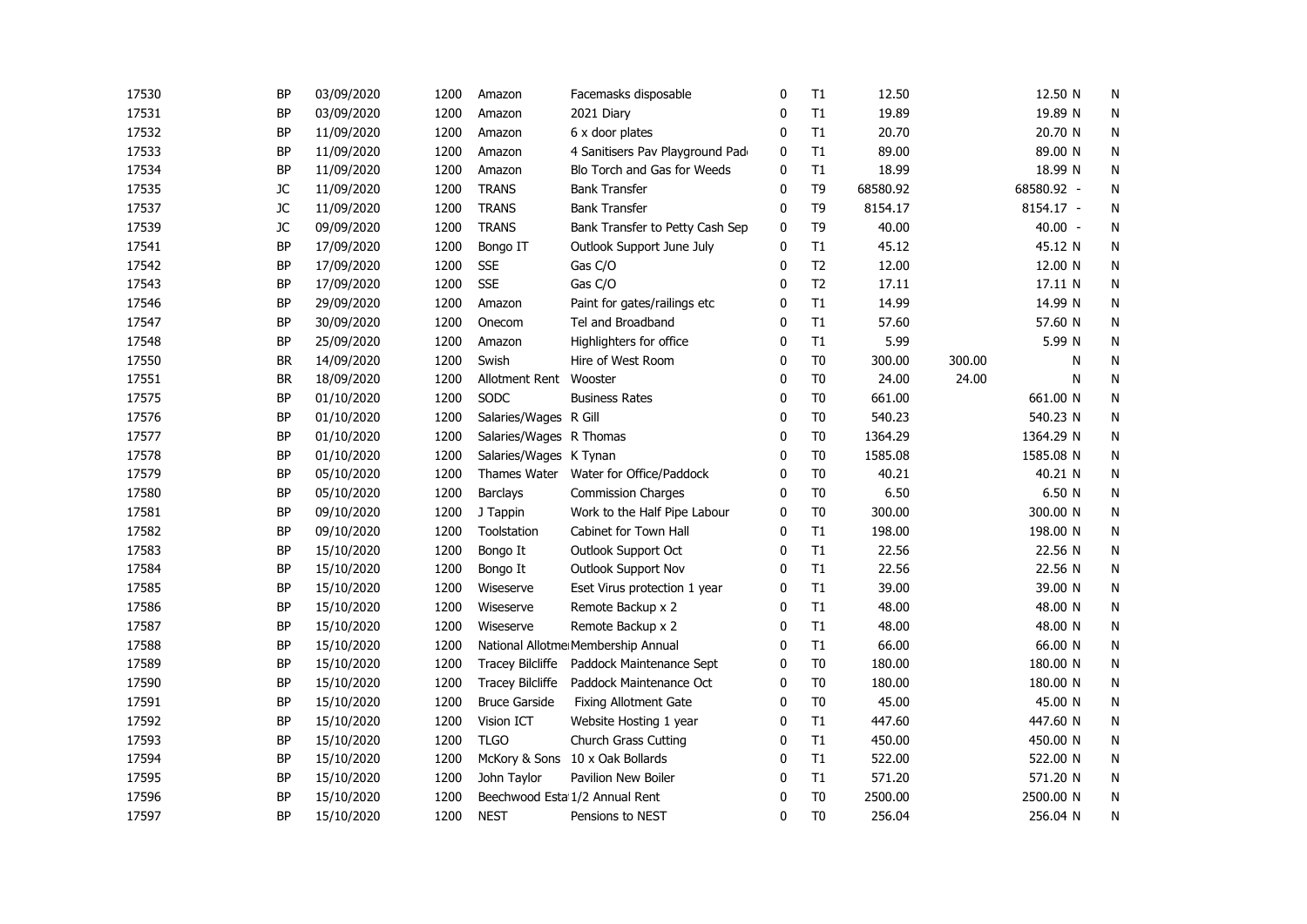| 17598 | <b>BP</b> | 16/10/2020 | 1200 | <b>SAGE</b>              | SAGE Payroll DD                                      | 0            | T1             | 8.40    |         | 8.40 N    | N            |
|-------|-----------|------------|------|--------------------------|------------------------------------------------------|--------------|----------------|---------|---------|-----------|--------------|
| 17599 | <b>BP</b> | 16/10/2020 | 1200 | <b>SAGE</b>              | <b>SAGE Accounts DD</b>                              | 0            | T1             | 36.00   |         | 36.00 N   | N            |
| 17600 | <b>BP</b> | 16/10/2020 | 1200 | Scb Skip Hire            | SCB Hire SKip for WTFC and Yo                        | $\mathbf{0}$ | T1             | 240.00  |         | 240.00 N  | ${\sf N}$    |
| 17601 | <b>BR</b> | 01/10/2020 | 1200 |                          | Allotment Rent Rita McLaughlan                       | $\mathbf{0}$ | T <sub>0</sub> | 17.00   | 17.00   | N         | N            |
| 17602 | <b>BR</b> | 01/10/2020 | 1200 |                          | Allotment Rent Fergus Lapage                         | $\mathbf{0}$ | T <sub>0</sub> | 17.00   | 17.00   | N         | N            |
| 17603 | <b>BR</b> | 05/10/2020 | 1200 | Allotment Rent Hayden CG |                                                      | 0            | T <sub>0</sub> | 17.00   | 17.00   | N         | N            |
| 17604 | <b>BR</b> | 05/10/2020 | 1200 | Allotment Rent Polisano  |                                                      | 0            | T <sub>0</sub> | 17.00   | 17.00   | N         | N            |
| 17605 | <b>BR</b> | 05/10/2020 | 1200 | Allotment Rent S Howard  |                                                      | 0            | T <sub>0</sub> | 39.00   | 39.00   | N         | N            |
| 17607 | JD        | 01/10/2020 | 1200 | <b>TRANS</b>             | <b>Bank Transfer</b>                                 | 0            | T <sub>9</sub> | 1500.00 | 1500.00 |           | $\mathsf{N}$ |
| 17609 | JD        | 15/10/2020 | 1200 | <b>TRANS</b>             | <b>Bank Transfer</b>                                 | 0            | T <sub>9</sub> | 2784.61 | 2784.61 |           | N            |
| 17611 | JD        | 15/10/2020 | 1200 | <b>TRANS</b>             | <b>Bank Transfer</b>                                 | 0            | T <sub>9</sub> | 8000.00 | 8000.00 |           | N            |
| 17612 | <b>BR</b> | 09/10/2020 | 1200 |                          | Cuxham with Ea: Contribution for Shared SID          | 0            | T <sub>0</sub> | 1050.97 | 1050.97 | N         | N            |
| 17613 | BP        | 30/10/2020 | 1200 | One-Com                  | Tel and Broadband                                    | 0            | T1             | 57.61   |         | 57.61 N   | N            |
| 17614 | <b>BP</b> | 02/10/2020 | 1200 | Amazon                   | 5 L Lemon Cleaner                                    | 0            | T1             | 13.19   |         | 13.19 N   | N            |
| 17615 | <b>BP</b> | 02/10/2020 | 1200 | Amazon                   | 1 x 5L Bleach                                        | $\mathbf{0}$ | T1             | 8.99    |         | 8.99 N    | N            |
| 17616 | <b>BP</b> | 02/10/2020 | 1200 | Amazon                   | 1 x 5L Bleach                                        | $\mathbf{0}$ | T1             | 8.99    |         | 8.99 N    | N            |
| 17617 | <b>BP</b> | 02/10/2020 | 1200 | Amazon                   | 1 x White Spirit for Gates on ent                    | $\mathbf 0$  | T <sub>0</sub> | 4.64    |         | 4.64 N    | N            |
| 17618 | <b>BP</b> | 05/10/2020 | 1200 | <b>SSE</b>               | <b>Electricity PO</b>                                | $\mathbf{0}$ | T <sub>2</sub> | 41.13   |         | 41.13 N   | N            |
| 17619 | <b>BP</b> | 13/10/2020 | 1200 |                          | Univar Speciality Graffit and other cleaners for vol | 0            | T1             | 30.44   |         | 30.44 N   | N            |
| 17620 | <b>BP</b> | 13/10/2020 | 1200 | Amazon                   | Bulbs for Town Hall                                  | $\mathbf{0}$ | T1             | 9.99    |         | 9.99 N    | ${\sf N}$    |
| 17621 | <b>BP</b> | 09/10/2020 | 1200 | Amazon                   | Sanitiser Units for Town Hall                        | 0            | T1             | 63.96   |         | 63.96 N   | N            |
| 17622 | <b>BP</b> | 09/10/2020 | 1200 | Amazon                   | Antibacterial Aprons for COVID !                     | 0            | T <sub>0</sub> | 7.98    |         | 7.98 N    | N            |
| 17623 | <b>BP</b> | 09/10/2020 | 1200 | Amazon                   | Visors for All PC Buildings                          | 0            | T1             | 12.48   |         | 12.48 N   | N            |
| 17624 | <b>BP</b> | 09/10/2020 | 1200 | Amazon                   | Tissues for buildings                                | 0            | T <sub>0</sub> | 3.00    |         | 3.00 N    | N            |
| 17625 | JC        | 15/10/2020 | 1200 | <b>TRANS</b>             | Bank Transfer to Petty Cash                          | 0            | T <sub>9</sub> | 45.00   |         | 45.00 -   | N            |
| 17627 | <b>BP</b> | 15/10/2020 | 1200 | Grundon                  | Bin                                                  | 0            | T1             | 112.02  |         | 112.02 N  | ${\sf N}$    |
| 17628 | <b>BP</b> | 15/10/2020 | 1200 |                          | Landmark Road Re-Lining of Car park                  | $\mathbf{0}$ | T1             | 1869.12 |         | 1869.12 N | N            |
| 17629 | <b>BP</b> | 22/10/2020 | 1200 | Amazon                   | Paper Towels for Changing Roor                       | 0            | T1             | 15.99   |         | 15.99 N   | N            |
| 17630 | <b>BP</b> | 22/10/2020 | 1200 | Amazon                   | Strip lights x 5                                     | 0            | T1             | 34.25   |         | 34.25 N   | N            |
| 17631 | <b>BP</b> | 22/10/2020 | 1200 | Amazon                   | Starter Motors for Lights                            | 0            | T1             | 5.69    |         | 5.69 N    | N            |
| 17632 | <b>BP</b> | 22/10/2020 | 1200 | Amazon                   | 6 x Paper Towel Holders for Cha                      | 0            | T1             | 179.58  |         | 179.58 N  | N            |
| 17633 | <b>BR</b> | 12/10/2020 | 1200 | David Marcou             | Town Hall Hire to be refunded                        | $\mathbf{0}$ | T <sub>0</sub> | 45.00   | 45.00   | N         | ${\sf N}$    |
| 17634 | <b>BR</b> | 19/10/2020 | 1200 | Lucy Papworth            | Contribution to Grass Damage at                      | $\mathbf 0$  | T <sub>0</sub> | 200.00  | 200.00  | N         | N            |
| 17635 | <b>BP</b> | 26/10/2020 | 1200 | <b>SSE</b>               | Electricity                                          | 0            | T <sub>2</sub> | 19.45   |         | 19.45 N   | N            |
| 17636 | <b>BP</b> | 15/10/2020 | 1200 | <b>TLGO</b>              | Play Area Grasscutting 1-4                           | 0            | T1             | 430.20  |         | 430.20 N  | N            |
| 17637 | <b>BP</b> | 15/10/2020 | 1200 | <b>TLGO</b>              | Verges 10-20 22-24                                   | 0            | T1             | 1040.58 |         | 1040.58 N | N            |
| 17638 | <b>BP</b> | 15/10/2020 | 1200 | <b>TLGO</b>              | grasscuting CP                                       | 0            | T1             | 100.44  |         | 100.44 N  | ${\sf N}$    |
| 17639 | <b>BP</b> | 15/10/2020 | 1200 | <b>TLGO</b>              | town entrances 29-33                                 | 0            | T1             | 90.00   |         | 90.00 N   | N            |
| 17640 | <b>BP</b> | 15/10/2020 | 1200 | <b>TLGO</b>              | Other Green Areas 5-9                                | $\mathbf{0}$ | T1             | 574.38  |         | 574.38 N  | N            |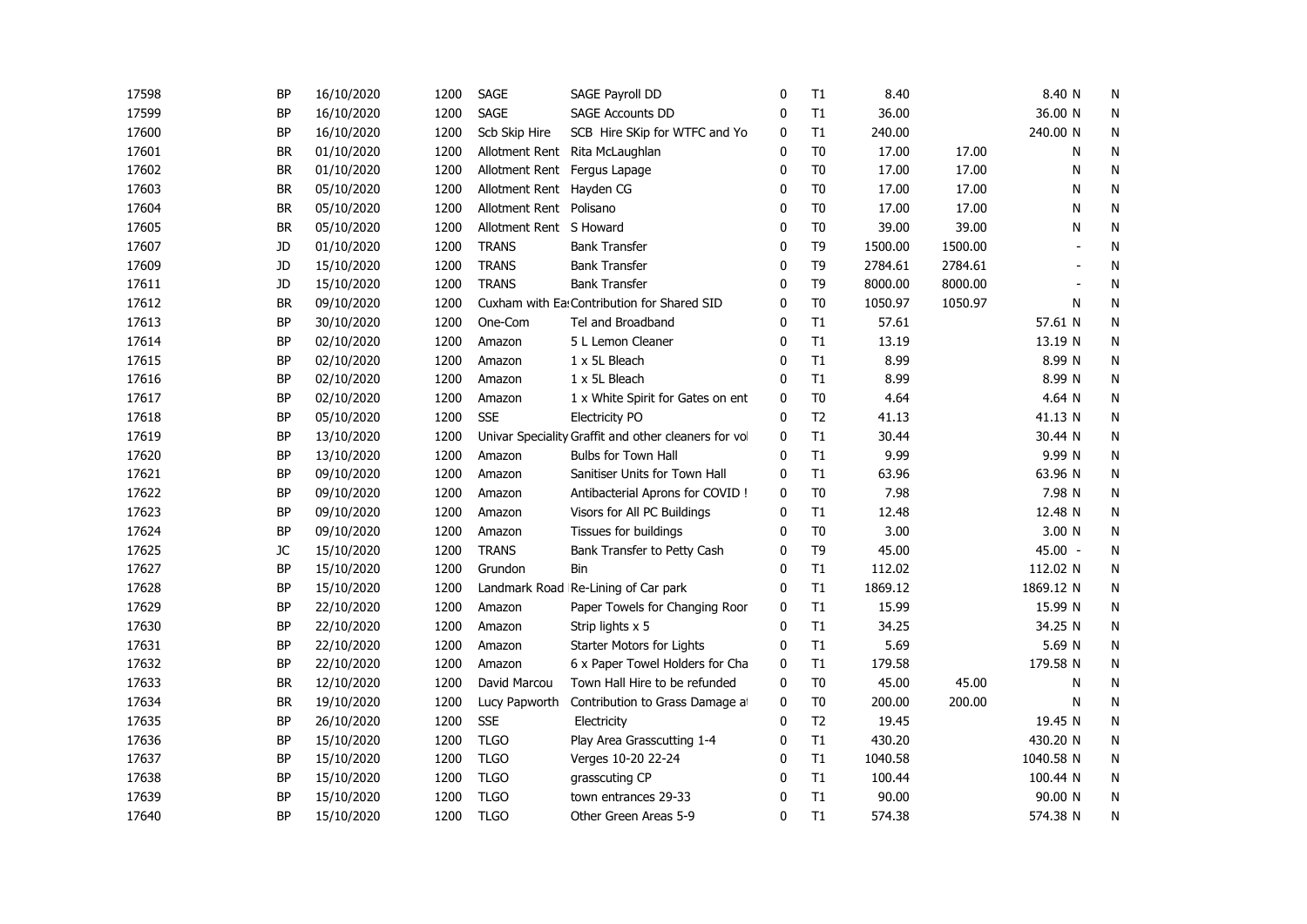| 17641 | <b>BP</b> | 15/10/2020 | 1200 | K Tynan                      | Phone etc                                       | 0            | T <sub>0</sub> | 62.00   |         | 62.00 N   | N         |
|-------|-----------|------------|------|------------------------------|-------------------------------------------------|--------------|----------------|---------|---------|-----------|-----------|
| 17642 | <b>BP</b> | 15/10/2020 | 1200 | K Tynan                      | Travel                                          | 0            | T <sub>0</sub> | 80.00   |         | 80.00 N   | N         |
| 17646 | BP        | 13/10/2020 | 1200 | Amazon                       | Light Bulbs for Town Hall                       | 0            | T1             | 31.09   |         | 31.09 N   | N         |
| 17647 | <b>BP</b> | 02/11/2020 | 1200 | SODC                         | <b>Business Rates</b>                           | 0            | T <sub>0</sub> | 661.00  |         | 661.00 N  | N         |
| 17648 | <b>BP</b> | 02/11/2020 | 1200 | J Carter                     | Mopa etc                                        | $\mathbf{0}$ | T <sub>0</sub> | 23.97   |         | 23.97 N   | ${\sf N}$ |
| 17649 | <b>BP</b> | 02/11/2020 | 1200 | J Carter Knight Cleaning Pav |                                                 | $\mathbf 0$  | T <sub>0</sub> | 158.89  |         | 158.89 N  | ${\sf N}$ |
| 17650 | <b>BP</b> | 02/11/2020 | 1200 | Wages/Salary+ IC Wiltshire   |                                                 | $\mathbf 0$  | T <sub>0</sub> | 191.16  |         | 191.16 N  | N         |
| 17651 | <b>BP</b> | 02/11/2020 | 1200 | Wages/Salary+ IR Gill        |                                                 | 0            | T <sub>0</sub> | 642.46  |         | 642.46 N  | N         |
| 17652 | <b>BP</b> | 02/11/2020 | 1200 | Wages/Salary+ IR Thomas      |                                                 | 0            | T <sub>0</sub> | 1787.52 |         | 1787.52 N | N         |
| 17653 | <b>BP</b> | 02/11/2020 | 1200 | Wages/Salary+ IK Tynan       |                                                 | 0            | T <sub>0</sub> | 1867.13 |         | 1867.13 N | N         |
| 17654 | <b>BP</b> | 04/11/2020 | 1200 | <b>Barclays</b>              | <b>Commission Charges</b>                       | 0            | T <sub>0</sub> | 18.29   |         | 18.29 N   | N         |
| 17655 | BP        | 04/11/2020 | 1200 | Castle Water                 | Water                                           | 0            | T <sub>0</sub> | 40.21   |         | 40.21 N   | N         |
| 17656 | <b>BP</b> | 09/11/2020 | 1200 | <b>HMRC</b>                  | Tax and NI                                      | 0            | T <sub>0</sub> | 2568.46 |         | 2568.46 N | N         |
| 17657 | <b>BP</b> | 09/11/2020 | 1200 | <b>SODC</b>                  | Pavilion Licence Fee                            | 0            | T <sub>0</sub> | 180.00  |         | 180.00 N  | N         |
| 17658 | <b>BP</b> | 13/11/2020 | 1200 |                              | Scoop Dotty Dog Dog Bin Emptying                | $\mathbf{0}$ | T <sub>0</sub> | 30.00   |         | 30.00 N   | N         |
| 17659 | <b>BP</b> | 13/11/2020 | 1200 | <b>JRB</b>                   | Dog Bags for Rec Dispenser                      | 0            | T1             | 166.50  |         | 166.50 N  | N         |
| 17660 | <b>BP</b> | 13/11/2020 | 1200 | John Taylor                  | Gas Boiler Service Annual                       | 0            | T1             | 117.00  |         | 117.00 N  | N         |
| 17661 | <b>BP</b> | 13/11/2020 | 1200 | SODC                         | Dog Bin Emptying 1 July to 30 9                 | 0            | T1             | 484.38  |         | 484.38 N  | N         |
| 17662 | ΒP        | 13/11/2020 | 1200 | A Clissold                   | Cutting outfield area at Rec                    | 0            | T <sub>0</sub> | 40.00   |         | 40.00 N   | N         |
| 17663 | BP        | 13/11/2020 | 1200 | A Clissold                   | Strim Ditch Rec                                 | 0            | T <sub>0</sub> | 85.00   |         | 85.00 N   | N         |
| 17664 | <b>BP</b> | 13/11/2020 | 1200 | A Clissold                   | 2 Strims Watcombe Footpath                      | 0            | T <sub>0</sub> | 50.00   |         | 50.00 N   | N         |
| 17665 | <b>BP</b> | 13/11/2020 | 1200 | <b>DTC</b>                   | <b>Treeworks to Allotments</b>                  | 0            | T1             | 420.00  |         | 420.00 N  | N         |
| 17666 | <b>BP</b> | 13/11/2020 | 1200 | <b>Tockify</b>               | Tockify 1 year                                  | 0            | T1             | 96.00   |         | 96.00 N   | N         |
| 17667 | <b>BP</b> | 13/11/2020 | 1200 | Wiseserve                    | Remote Backup x 2                               | 0            | T1             | 48.00   |         | 48.00 N   | N         |
| 17668 | <b>BP</b> | 13/11/2020 | 1200 |                              | Unicorn/Wickes Items for repair of phone box Cr | 0            | T1             | 148.82  |         | 148.82 N  | N         |
| 17669 | BP        | 13/11/2020 | 1200 | <b>SKP Business</b>          | Audit of Accounts                               | 0            | T1             | 120.00  |         | 120.00 N  | N         |
| 17670 | <b>BP</b> | 13/11/2020 | 1200 | SODC                         | Business Rates to 31/3/2021                     | 0            | T <sub>0</sub> | 860.78  |         | 860.78 N  | N         |
| 17671 | <b>BP</b> | 13/11/2020 | 1200 | Collingswood                 | Repair of 3 Bollards                            | 0            | T1             | 288.00  |         | 288.00 N  | N         |
| 17672 | <b>BP</b> | 13/11/2020 | 1200 |                              | Tracey Billcliffe Paddock Gardening             | $\mathbf{0}$ | T <sub>0</sub> | 180.00  |         | 180.00 N  | N         |
| 17673 | <b>BP</b> | 13/11/2020 | 1200 | Grundong                     | Empthing of car park bin                        | 0            | T1             | 113.14  |         | 113.14 N  | N         |
| 17674 | <b>BP</b> | 13/11/2020 | 1200 | <b>TLGO</b>                  | Churchyard grasscutting                         | 0            | T1             | 300.00  |         | 300.00 N  | N         |
| 17675 | <b>BP</b> | 13/11/2020 | 1200 |                              | Beechwood Esta Sports Field Rent 1/2            | 0            | T <sub>0</sub> | 2500.00 |         | 2500.00 N | N         |
| 17676 | <b>BP</b> | 13/11/2020 | 1200 |                              | Batchelor TH PayTown Hall Payment paid to wror  | 0            | T <sub>0</sub> | 20.00   |         | 20.00 N   | N         |
| 17677 | <b>BP</b> | 13/11/2020 | 1200 |                              | Marcou TH Payn Town Hall Payment paid to wror   | 0            | T <sub>0</sub> | 25.00   |         | 25.00 N   | N         |
| 17679 | JD        | 02/11/2020 | 1200 | <b>TRANS</b>                 | <b>Bank Transfer</b>                            | 0            | T <sub>9</sub> | 4500.00 | 4500.00 |           | N         |
| 17681 | JD        | 09/11/2020 | 1200 | <b>TRANS</b>                 | <b>Bank Transfer</b>                            | 0            | T <sub>9</sub> | 3000.00 | 3000.00 |           | N         |
| 17683 | <b>JD</b> | 13/11/2020 | 1200 | <b>TRANS</b>                 | <b>Bank Transfer</b>                            | 0            | T <sub>9</sub> | 2594.20 | 2594.20 |           | N         |
| 17685 | <b>JD</b> | 13/11/2020 | 1200 | <b>TRANS</b>                 | <b>Bank Transfer</b>                            | $\mathbf 0$  | T <sub>9</sub> | 6000.00 | 6000.00 |           | N         |
| 17686 | JC        | 20/11/2020 | 1200 | <b>TRANS</b>                 | <b>Bank Transfer</b>                            | $\Omega$     | T <sub>9</sub> | 5073.35 |         | 5073.35 - | N         |
|       |           |            |      |                              |                                                 |              |                |         |         |           |           |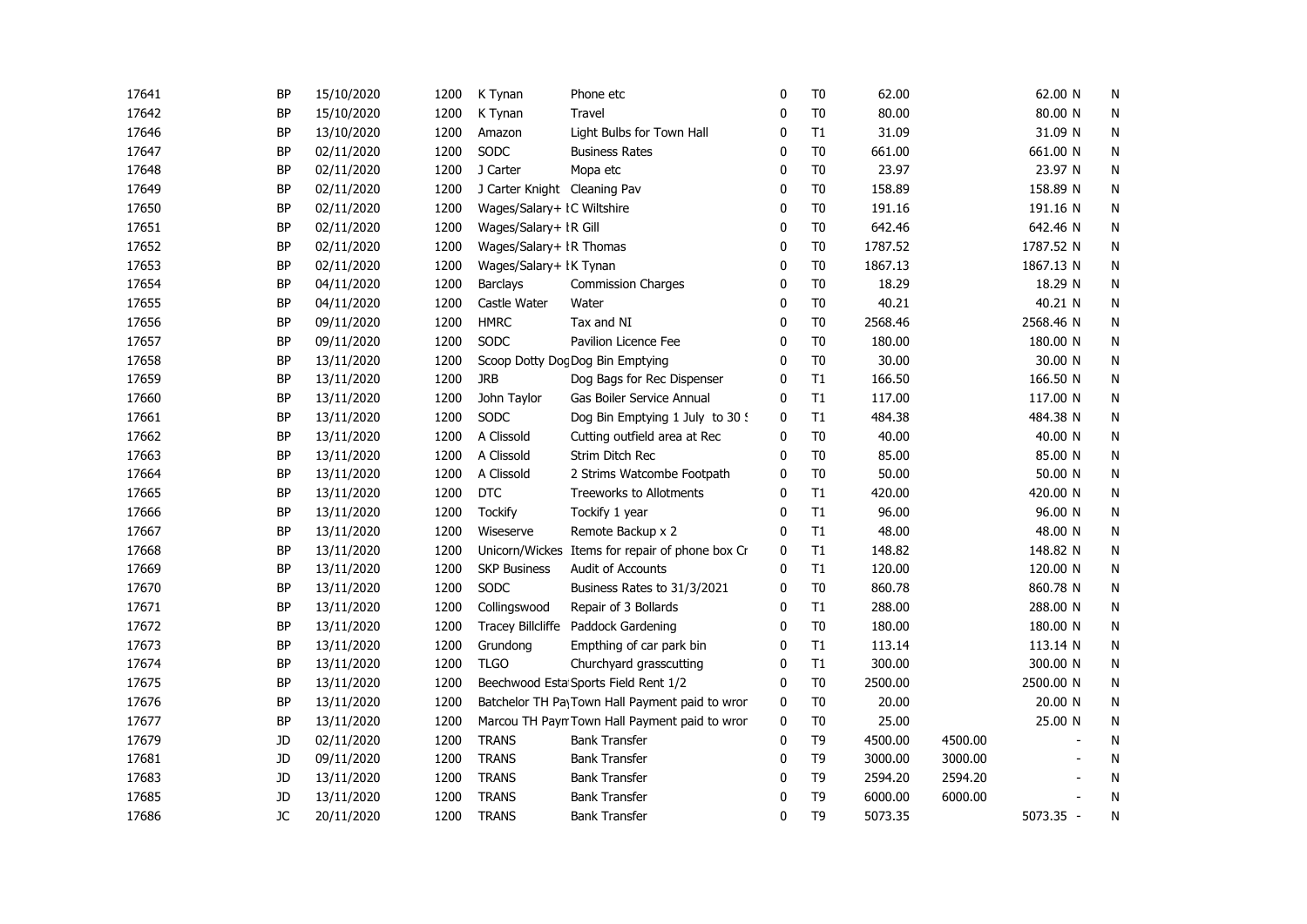| 17688 | BR        | 04/11/2020 | 1200 | M Bachelor                 | Town Hall Payment to be refund                   | 0            | T <sub>0</sub> | 20.00   | 20.00   | N         | N            |
|-------|-----------|------------|------|----------------------------|--------------------------------------------------|--------------|----------------|---------|---------|-----------|--------------|
| 17689 | BR        | 04/11/2020 | 1200 | <b>Barclays</b>            | Loyalty Rewards                                  | 0            | T <sub>0</sub> | 2.36    | 2.36    | N         | N            |
| 17690 | <b>BR</b> | 13/11/2020 | 1200 | <b>WTFC Cleaning FWTFC</b> |                                                  | $\Omega$     | T <sub>0</sub> | 98.40   | 98.40   | N         | ${\sf N}$    |
| 17691 | <b>BR</b> | 13/11/2020 | 1200 | Pavilion Ac                | Pavilion Refund                                  | $\Omega$     | T <sub>0</sub> | 180.00  | 180.00  | N         | N            |
| 17692 | <b>BR</b> | 20/11/2020 | 1200 |                            | Dorian Grifiths Cost of half War Memorial Plants | $\mathbf{0}$ | T <sub>0</sub> | 174.00  | 174.00  | N         | N            |
| 17693 | <b>BR</b> | 20/11/2020 | 1200 |                            | SID Contribution SID Cuxham Parish               | $\mathbf 0$  | T <sub>0</sub> | 3756.76 | 3756.76 | N         | N            |
| 17694 | <b>BR</b> | 20/11/2020 | 1200 |                            | Public Charities Grass Cutting Grant             | 0            | T <sub>0</sub> | 1200.00 | 1200.00 | N         | N            |
| 17695 | BR        | 20/11/2020 | 1200 | Allotment Rents Jennings   |                                                  | 0            | T0             | 43.50   | 43.50   | N         | N            |
| 17696 | <b>BR</b> | 20/11/2020 | 1200 | Allotment Rents S Hunston  |                                                  | 0            | T <sub>0</sub> | 17.00   | 17.00   | N         | ${\sf N}$    |
| 17697 | <b>BR</b> | 20/11/2020 | 1200 | Allotment Rents J Brant    |                                                  | 0            | T <sub>0</sub> | 57.00   | 57.00   | N         | N            |
| 17698 | <b>BR</b> | 20/11/2020 | 1200 | Allotment Rents A Damean   |                                                  | 0            | T <sub>0</sub> | 17.00   | 17.00   | N         | N            |
| 17699 | <b>BR</b> | 20/11/2020 | 1200 | Allotment Rents Walker     |                                                  | 0            | T <sub>0</sub> | 35.00   | 35.00   | N         | N            |
| 17700 | BP        | 13/11/2020 | 1200 | Castle Water               | Water                                            | 0            | T <sub>0</sub> | 128.50  |         | 128.50 N  | N            |
| 17701 | <b>BP</b> | 16/11/2020 | 1200 | <b>SAGE</b>                | Sage Subscription                                | 0            | T1             | 8.40    |         | 8.40 N    | N            |
| 17702 | <b>BP</b> | 16/11/2020 | 1200 | SAGE                       | Sage Subscription                                | $\Omega$     | T1             | 36.00   |         | 36.00 N   | N            |
| 17703 | <b>BP</b> | 16/11/2020 | 1200 | <b>SSE</b>                 | Gas Boiler Service                               | $\Omega$     | T <sub>2</sub> | 70.78   |         | 70.78 N   | $\mathsf{N}$ |
| 17704 | BP        | 24/11/2020 | 1200 | <b>NEST</b>                | Pensions                                         | $\mathbf{0}$ | T <sub>0</sub> | 256.04  |         | 256.04 N  | N            |
| 17705 | BP        | 24/11/2020 | 1200 | M Gee                      | Plants for War Memorial 1/2 to b                 | 0            | T0             | 348.00  |         | 348.00 N  | N            |
| 17706 | JC        | 24/11/2020 | 1200 | <b>TRANS</b>               | Bank Transfer to Petty Cash                      | 0            | T <sub>9</sub> | 45.00   |         | 45.00 -   | N            |
| 17708 | <b>BP</b> | 26/11/2020 | 1200 | Positive Energy            | Electricity                                      | 0            | T <sub>2</sub> | 24.77   |         | 24.77 N   | N            |
| 17709 | <b>BP</b> | 26/11/2020 | 1200 | Positive Energy            | Electricity                                      | $\Omega$     | T <sub>2</sub> | 29.34   |         | 29.34 N   | N            |
| 17710 | <b>BP</b> | 10/11/2020 | 1200 | Amazon                     | Cleaning things                                  | $\mathbf{0}$ | T1             | 17.82   |         | 17.82 N   | N            |
| 17711 | BP        | 17/11/2020 | 1200 | Johnstones                 | Paint for Bowl Mural                             | 0            | T1             | 111.73  |         | 111.73 N  | N            |
| 17712 | BP        | 13/11/2020 | 1200 | <b>TLGO</b>                | Play Area Grasscutting                           | 0            | T1             | 274.80  |         | 274.80 N  | N            |
| 17713 | BP        | 13/11/2020 | 1200 | <b>TLGO</b>                | Verges                                           | 0            | T1             | 693.72  |         | 693.72 N  | N            |
| 17714 | <b>BP</b> | 13/11/2020 | 1200 | <b>TLGO</b>                | <b>Town Entrances</b>                            | 0            | T1             | 60.00   |         | 60.00 N   | N            |
| 17715 | BP        | 13/11/2020 | 1200 | <b>TLGO</b>                | <b>Other Areas</b>                               | $\Omega$     | T1             | 382.92  |         | 382.92 N  | N            |
| 17716 | BP        | 13/11/2020 | 1200 | <b>TLGO</b>                | Grass cutting                                    | $\mathbf{0}$ | T1             | 33.48   |         | 33.48 N   | N            |
| 17717 | BP        | 30/11/2020 | 1200 | One Com                    | Tel and Broadband                                | $\mathbf{0}$ | T1             | 57.04   |         | 57.04 N   | N            |
| 17721 | BP        | 01/12/2020 | 1200 | SODC                       | <b>Business Rates</b>                            | 0            | T <sub>0</sub> | 661.00  |         | 661.00 N  | N            |
| 17722 | <b>BP</b> | 01/12/2020 | 1200 | <b>RBL</b>                 | Wreath for Remembrance Day                       | 0            | T <sub>0</sub> | 17.00   |         | 17.00 N   | N            |
| 17723 | <b>BP</b> | 03/12/2020 | 1200 | Rory                       | 1/2 of Mural Painting                            | $\Omega$     | T <sub>0</sub> | 500.00  |         | 500.00 N  | N            |
| 17724 | <b>BP</b> | 03/12/2020 | 1200 | Wages/Salairies R Gill     |                                                  | $\mathbf{0}$ | T <sub>0</sub> | 553.86  |         | 553.86 N  | N            |
| 17725 | BP        | 03/12/2020 | 1200 | Wages/Salairies R Thomas   |                                                  | 0            | T <sub>0</sub> | 1787.52 |         | 1787.52 N | N            |
| 17726 | BP        | 03/12/2020 | 1200 |                            | Wages/Salairies K Tynan + holiday                | 0            | T <sub>0</sub> | 2278.66 |         | 2278.66 N | N            |
| 17727 | BR        | 03/12/2020 | 1200 |                            | Wages Salaires Correction Refund of Overpayme    | 0            | T <sub>0</sub> | 281.57  | 281.57  | N         | N            |
| 17728 | BP        | 03/12/2020 | 1200 | Castle Water               | Allotment Wate                                   | 0            | T <sub>0</sub> | 573.31  |         | 573.31 N  | ${\sf N}$    |
| 17729 | <b>BP</b> | 07/12/2020 | 1200 | Castle Water               | Office and Paddock Water                         | 0            | T <sub>0</sub> | 40.21   |         | 40.21 N   | N            |
| 17730 | <b>BP</b> | 07/12/2020 | 1200 | <b>Barclays</b>            | <b>Bank Charges</b>                              | 0            | T <sub>0</sub> | 8.00    |         | 8.00 N    | N            |
|       |           |            |      |                            |                                                  |              |                |         |         |           |              |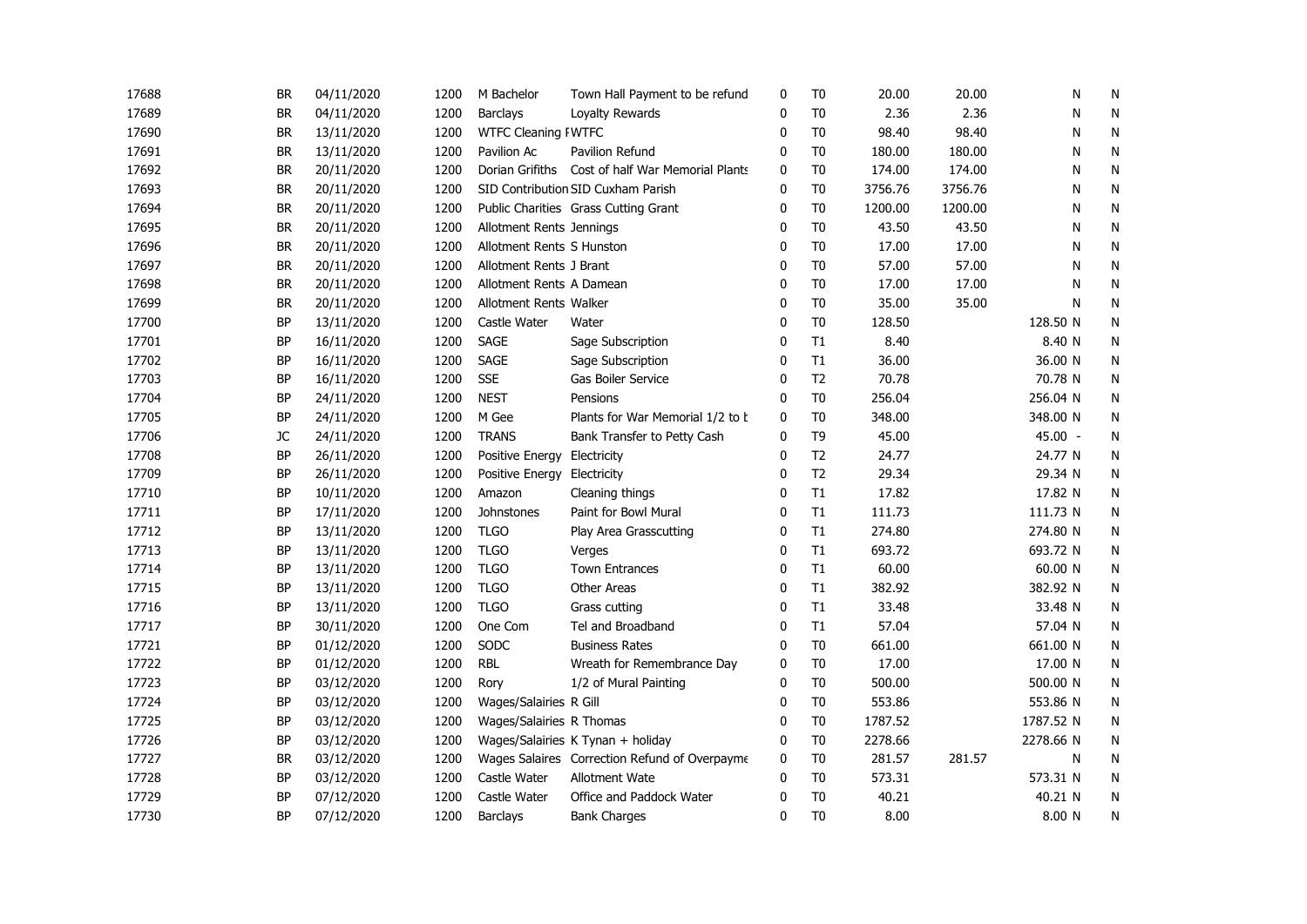| 17732 | JD        | 03/12/2020 | 1200 | <b>TRANS</b>                     | <b>Bank Transfer</b>              | 0            | T <sub>9</sub> | 6000.00 | 6000.00 |           | N         |
|-------|-----------|------------|------|----------------------------------|-----------------------------------|--------------|----------------|---------|---------|-----------|-----------|
| 17734 | JD        | 11/12/2020 | 1200 | <b>TRANS</b>                     | <b>Bank Transfer</b>              | 0            | T <sub>9</sub> | 2923.24 | 2923.24 |           | N         |
| 17735 | <b>BR</b> | 07/12/2020 | 1200 | Barclays                         | Loyalty Rewards                   | 0            | T <sub>0</sub> | 0.30    | 0.30    | N         | N         |
| 17736 | <b>BR</b> | 21/12/2020 | 1200 | Soames                           | Quarter Cuxham Field Rent         | $\mathbf{0}$ | T <sub>0</sub> | 200.00  | 200.00  | N         | ${\sf N}$ |
| 17737 | <b>BP</b> | 11/12/2020 | 1200 | Bongo IT                         | Outlook Suport                    | $\mathbf{0}$ | T1             | 22.56   |         | 22.56 N   | ${\sf N}$ |
| 17738 | <b>BP</b> | 11/12/2020 | 1200 | Wiseserve                        | Remote Backup x 2                 | $\mathbf{0}$ | T1             | 48.00   |         | 48.00 N   | ${\sf N}$ |
| 17739 | <b>BP</b> | 11/12/2020 | 1200 | Wallgate                         | Hand soap for units               | $\mathbf 0$  | T1             | 75.94   |         | 75.94 N   | ${\sf N}$ |
| 17740 | <b>BP</b> | 11/12/2020 | 1200 |                                  | Scoop Dotty Dog Dog Bin Emptying  | 0            | T <sub>0</sub> | 120.00  |         | 120.00 N  | N         |
| 17741 | <b>BP</b> | 11/12/2020 | 1200 | OALC                             | 2 Courses Steve Bolingbroke       | 0            | T1             | 120.00  |         | 120.00 N  | N         |
| 17742 | <b>BP</b> | 11/12/2020 | 1200 | Viking                           | Stationary                        | 0            | T1             | 78.54   |         | 78.54 N   | N         |
| 17743 | ΒP        | 11/12/2020 | 1200 | Viking                           | <b>Toilet Paper</b>               | 0            | T1             | 52.75   |         | 52.75 N   | N         |
| 17744 | BP        | 11/12/2020 | 1200 | M Dix                            | Painting of half pipe             | 0            | T <sub>0</sub> | 150.00  |         | 150.00 N  | ${\sf N}$ |
| 17745 | <b>BP</b> | 11/12/2020 | 1200 | M Dix                            | Materials for Bowl                | $\mathbf 0$  | T <sub>0</sub> | 400.00  |         | 400.00 N  | ${\sf N}$ |
| 17746 | <b>BP</b> | 11/12/2020 | 1200 | Ricoh                            | Copier Quarterly Cost             | $\mathbf 0$  | T1             | 477.57  |         | 477.57 N  | ${\sf N}$ |
| 17747 | <b>BP</b> | 11/12/2020 | 1200 | Moore                            | <b>External Audit</b>             | $\mathbf{0}$ | T1             | 480.00  |         | 480.00 N  | N         |
| 17748 | <b>BP</b> | 16/12/2020 | 1200 | Sage                             | Payroll                           | $\mathbf{0}$ | T1             | 8.40    |         | 8.40 N    | N         |
| 17749 | <b>BP</b> | 16/12/2020 | 1200 | Sage                             | Accounts                          | $\mathbf 0$  | T1             | 36.00   |         | 36.00 N   | N         |
| 17750 | BP        | 21/12/2020 | 1200 | <b>SSE</b>                       | Electricity to 30/9/2020          | $\mathbf 0$  | T <sub>2</sub> | 49.79   |         | 49.79 N   | N         |
| 17751 | ΒP        | 21/12/2020 | 1200 | <b>SSE</b>                       | Electricity                       | 0            | T <sub>2</sub> | 110.52  |         | 110.52 N  | N         |
| 17752 | <b>BP</b> | 21/12/2020 | 1200 | Pozitive Energy                  | Electricity                       | $\mathbf{0}$ | T <sub>2</sub> | 26.47   |         | 26.47 N   | ${\sf N}$ |
| 17753 | <b>BP</b> | 21/12/2020 | 1200 | Pozitive Energy                  | Electricity                       | $\mathbf{0}$ | T <sub>2</sub> | 48.59   |         | 48.59 N   | N         |
| 17754 | BP        | 23/12/2020 | 1200 | <b>SSE</b>                       | Gas CO                            | $\mathbf{0}$ | T <sub>2</sub> | 85.06   |         | 85.06 N   | N         |
| 17755 | <b>BP</b> | 23/12/2020 | 1200 | OneCom                           | Onecom                            | 0            | T1             | 57.88   |         | 57.88 N   | ${\sf N}$ |
| 17756 | BP        | 31/12/2020 | 1200 | <b>Land Registry</b>             | Land Registry to find address of  | 0            | T <sub>0</sub> | 2.50    |         | 2.50 N    | N         |
| 17800 | BP        | 04/01/2021 | 1200 | SODC                             | <b>Office Business Rates</b>      | 0            | T <sub>0</sub> | 661.00  |         | 661.00 N  | N         |
| 17801 | <b>BP</b> | 04/01/2021 | 1200 | Wages/Salaries R Gill            |                                   | 0            | T <sub>0</sub> | 553.86  |         | 553.86 N  | N         |
| 17802 | <b>BP</b> | 04/01/2021 | 1200 | Wages/Salaries R Thomas          |                                   | 0            | T <sub>0</sub> | 1506.15 |         | 1506.15 N | N         |
| 17803 | <b>BP</b> | 04/01/2021 | 1200 | Wages/Salaries K Tynan           |                                   | $\mathbf{0}$ | T <sub>0</sub> | 1620.31 |         | 1620.31 N | N         |
| 17804 | <b>BP</b> | 05/01/2021 | 1200 | Castle Water                     | Water                             | $\mathbf{0}$ | T <sub>0</sub> | 40.21   |         | 40.21 N   | ${\sf N}$ |
| 17805 | <b>BP</b> | 05/01/2021 | 1200 | Positive Energy                  | Electricity                       | $\mathbf{0}$ | T <sub>2</sub> | 61.17   |         | 61.17 N   | N         |
| 17806 | <b>BP</b> | 07/01/2021 | 1200 | <b>NEST</b>                      | Pensions                          | $\mathbf 0$  | T <sub>0</sub> | 290.40  |         | 290.40 N  | N         |
| 17807 | <b>BP</b> | 07/01/2021 | 1200 | Barclays                         | Commission                        | $\mathbf{0}$ | T <sub>0</sub> | 21.64   |         | 21.64 N   | N         |
| 17808 | <b>BP</b> | 07/01/2021 | 1200 | Amazon                           | Signs for public convenience      | $\mathbf 0$  | T1             | 4.99    |         | 4.99 N    | N         |
| 17809 | BP        | 07/01/2021 | 1200 | <b>DVLA</b>                      | DVLA payment for finding out re   | 0            | T <sub>0</sub> | 2.50    |         | 2.50 N    | N         |
| 17810 | ΒP        | 12/01/2021 | 1200 |                                  | Gardening Expre Bulbs for Paddock | 0            | T <sub>0</sub> | 24.95   |         | 24.95 N   | ${\sf N}$ |
| 17811 | <b>BP</b> | 13/01/2021 | 1200 | Grundon                          | Bin Costs                         | $\mathbf 0$  | T1             | 95.93   |         | 95.93 N   | ${\sf N}$ |
| 17812 | <b>BP</b> | 13/01/2021 | 1200 | Wiseserve                        | Remote Backup x 2                 | $\mathbf 0$  | T1             | 48.00   |         | 48.00 N   | N         |
| 17813 | BP        | 13/01/2021 | 1200 | Bongo IT                         | Outlook                           | 0            | T1             | 22.56   |         | 22.56 N   | N         |
| 17814 | <b>BP</b> | 13/01/2021 | 1200 | Tracey Bilcliffe D Monthly visit |                                   | $\mathbf{0}$ | T <sub>0</sub> | 180.00  |         | 180.00 N  | N         |
|       |           |            |      |                                  |                                   |              |                |         |         |           |           |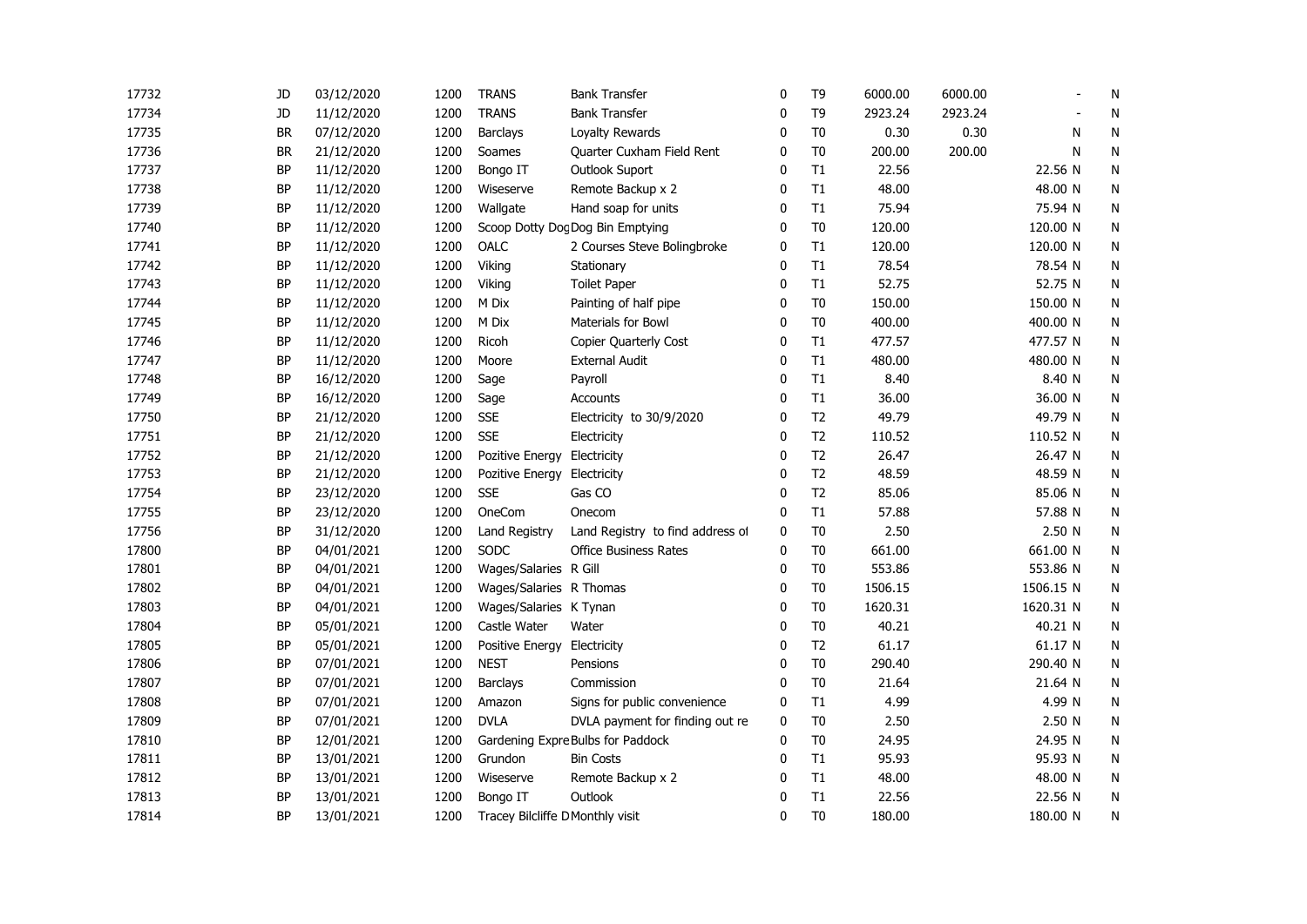| 17815 | <b>BP</b> | 13/01/2021 | 1200 | Tracey Bilcliffe J Monthly visit |                                          | 0            | T <sub>0</sub> | 180.00  |         | 180.00 N       | N         |
|-------|-----------|------------|------|----------------------------------|------------------------------------------|--------------|----------------|---------|---------|----------------|-----------|
| 17816 | <b>BP</b> | 13/01/2021 | 1200 | Wallgate                         | <b>Annual Cost</b>                       | 0            | T1             | 1516.57 |         | 1516.57 N      | N         |
| 17817 | <b>BP</b> | 13/01/2021 | 1200 | Neil Campbell                    | Car park electricals                     | 0            | T1             | 48.00   |         | 48.00 N        | N         |
| 17818 | <b>BP</b> | 13/01/2021 | 1200 | Neil Campbell                    | Floolights electrics                     | $\mathbf{0}$ | T1             | 242.10  |         | 242.10 N       | ${\sf N}$ |
| 17819 | <b>BP</b> | 13/01/2021 | 1200 | <b>WEG</b>                       | Grant for Insurance                      | $\mathbf{0}$ | T <sub>0</sub> | 297.92  |         | 297.92 N       | N         |
| 17820 | <b>BP</b> | 13/01/2021 | 1200 | First Steps Famil Annual Grant   |                                          | 0            | T <sub>0</sub> | 5000.00 |         | 5000.00 N      | N         |
| 17821 | <b>BP</b> | 13/01/2021 | 1200 | Adam Clissold                    | car park and cycle area                  | 0            | T <sub>0</sub> | 624.00  |         | 624.00 N       | N         |
| 17822 | <b>BP</b> | 13/01/2021 | 1200 | Grundon                          | <b>Bin Costs</b>                         | 0            | T1             | 119.81  |         | 119.81 N       | N         |
| 17823 | <b>BP</b> | 13/01/2021 | 1200 |                                  | Scoop Dotty Dog Dog Bin Emptying 5 weeks | 0            | T <sub>0</sub> | 150.00  |         | 150.00 N       | ${\sf N}$ |
| 17824 | <b>BP</b> | 13/01/2021 | 1200 | Amazon                           | Toilet out of order sign                 | 0            | T1             | 5.78    |         | 5.78 N         | N         |
| 17825 | <b>BP</b> | 13/01/2021 | 1200 | Seton Signs                      | Ladies and Gent Signs Al and Bra         | 0            | T1             | 61.20   |         | 61.20 N        | N         |
| 17826 | <b>BP</b> | 13/01/2021 | 1200 | <b>SSE</b>                       | Gas                                      | 0            | T <sub>2</sub> | 116.42  |         | 116.42 N       | ${\sf N}$ |
| 17827 | <b>BP</b> | 20/01/2021 | 1200 |                                  | Caretaker Costs Cover Bob Thomas Dec     | 0            | T <sub>0</sub> | 137.96  |         | 137.96 N       | ${\sf N}$ |
| 17828 | <b>BP</b> | 20/01/2021 | 1200 |                                  | Caretaker Costs Cover Bob October        | 0            | T <sub>0</sub> | 118.08  |         | 118.08 N       | N         |
| 17829 | <b>BP</b> | 20/01/2021 | 1200 | Weebley                          | <b>Website Annual Cost</b>               | 0            | T <sub>0</sub> | 216.87  |         | 216.87 N       | N         |
| 17830 | <b>BP</b> | 20/01/2021 | 1200 | <b>WBA</b>                       | Grant for Trees 3 years                  | 0            | T <sub>0</sub> | 1000.00 |         | 1000.00 N      | N         |
| 17831 | <b>BP</b> | 20/01/2021 | 1200 | Nicola Scafer                    | <b>Climate Action Projects</b>           | 0            | T <sub>0</sub> | 480.30  |         | 480.30 N       | N         |
| 17832 | BP        | 29/01/2021 | 1200 | CAB                              | <b>CAB Grant</b>                         | $\mathbf 0$  | T <sub>0</sub> | 400.00  |         | 400.00 N       | N         |
| 17833 | <b>BP</b> | 29/01/2021 | 1200 | <b>SAGE</b>                      | <b>SAGE Accounts</b>                     | 0            | T1             | 36.00   |         | 36.00 N        | N         |
| 17834 | <b>BP</b> | 29/01/2021 | 1200 | SAGE                             | <b>SAGE Payroll</b>                      | $\mathbf{0}$ | T1             | 8.40    |         | 8.40 N         | ${\sf N}$ |
| 17835 | <b>BP</b> | 18/01/2021 | 1200 | <b>NEST</b>                      | Pensions EE and EY                       | $\mathbf 0$  | T <sub>0</sub> | 335.43  |         | 335.43 N       | N         |
| 17836 | <b>BP</b> | 18/01/2021 | 1200 | Positive Energy                  | Electricity                              | 0            | T <sub>2</sub> | 27.35   |         | 27.35 N        | N         |
| 17837 | <b>BP</b> | 29/01/2021 | 1200 | One Com                          | Telephone and Broadband                  | 0            | T1             | 57.04   |         | 57.04 N        | ${\sf N}$ |
| 17838 | <b>BP</b> | 29/01/2021 | 1200 | Amazon                           | Facemasks                                | 0            | T1             | 9.49    |         | 9.49 N         | N         |
| 17839 | <b>BP</b> | 18/01/2021 | 1200 | ICO                              | Data Protection Certificate              | 0            | T <sub>0</sub> | 35.00   |         | 35.00 N        | N         |
| 17840 | <b>BP</b> | 27/01/2021 | 1200 | Amazon                           | 6 bottles Anti bac spray                 | 0            | T1             | 15.11   |         | 15.11 N        | N         |
| 17841 | JC        | 29/01/2021 | 1200 | <b>TRANS</b>                     | Bank Transfer to Petty Cash              | 0            | T <sub>9</sub> | 45.00   |         | 45.00 -        | N         |
| 17844 | JD        | 04/01/2021 | 1200 | <b>TRANS</b>                     | <b>Bank Transfer</b>                     | $\mathbf{0}$ | T <sub>9</sub> | 2566.53 | 2566.53 |                | N         |
| 17846 | JD        | 04/01/2021 | 1200 | <b>TRANS</b>                     | <b>Bank Transfer</b>                     | $\mathbf{0}$ | T <sub>9</sub> | 2000.00 | 2000.00 |                | N         |
| 17848 | JD        | 13/01/2021 | 1200 | <b>TRANS</b>                     | <b>Bank Transfer</b>                     | 0            | T <sub>9</sub> | 2667.47 | 2667.47 |                | N         |
| 17850 | JD        | 13/01/2021 | 1200 | <b>TRANS</b>                     | <b>Bank Transfer</b>                     | 0            | T <sub>9</sub> | 6500.00 | 6500.00 |                | N         |
| 17852 | JD        | 29/01/2021 | 1200 | <b>TRANS</b>                     | <b>Bank Transfer</b>                     | 0            | T <sub>9</sub> | 2132.38 | 2132.38 | $\blacksquare$ | N         |
| 17853 | <b>BR</b> | 07/01/2021 | 1200 | <b>Barclays</b>                  | Loyalty Rewards                          | 0            | T <sub>0</sub> | 3.03    | 3.03    | N              | N         |
| 17854 | <b>BR</b> | 20/01/2021 | 1200 |                                  | Pavilion Account Refund for Goods toWPC  | 0            | T <sub>0</sub> | 850.85  | 850.85  | N              | N         |
| 17855 | <b>BP</b> | 13/01/2021 | 1200 | <b>SSE</b>                       | GAS for Pavilion to be refunded          | 0            | T <sub>2</sub> | 77.55   |         | 77.55 N        | ${\sf N}$ |
| 17856 | <b>BP</b> | 01/02/2021 | 1200 | Cyclohoop                        | Purchase of cycle hoops for the          | $\mathbf 0$  | T1             | 468.00  |         | 468.00 N       | ${\sf N}$ |
| 17857 | BP        | 01/02/2021 | 1200 | Wages/Salaries R Gill Salary     |                                          | 0            | T <sub>0</sub> | 553.86  |         | 553.86 N       | N         |
| 17858 | <b>BP</b> | 01/02/2021 | 1200 |                                  | Wages/Salaries R Thomas Salary           | 0            | T <sub>0</sub> | 1505.95 |         | 1505.95 N      | N         |
| 17859 | <b>BP</b> | 01/02/2021 | 1200 | Wages/Salaries K Tynan Salary    |                                          | $\mathbf{0}$ | T <sub>0</sub> | 1620.31 |         | 1620.31 N      | N         |
|       |           |            |      |                                  |                                          |              |                |         |         |                |           |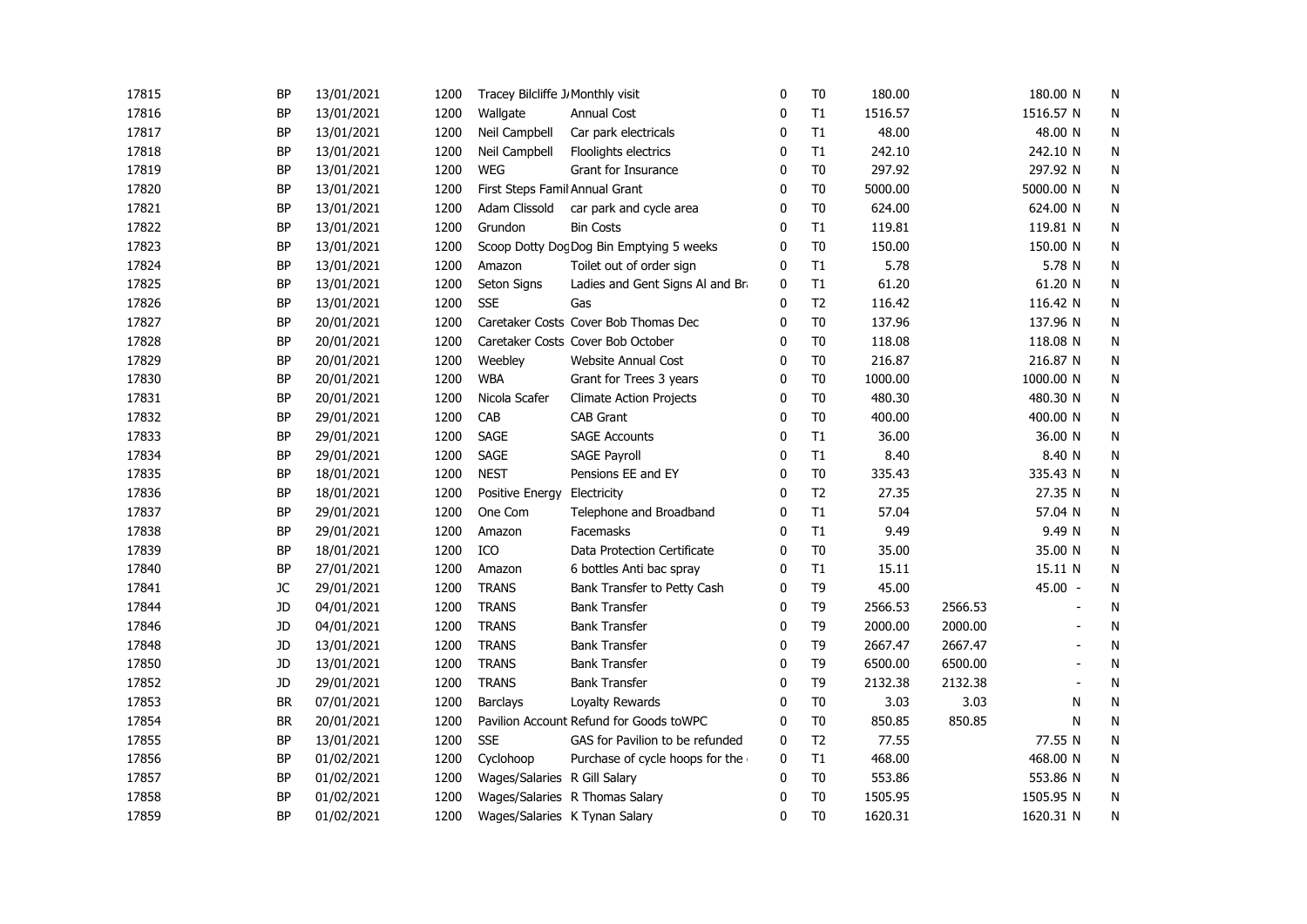| 17860 | <b>BP</b> | 03/02/2021 | 1200 | Helping Hands                   | Purchase of pickers bin holders  | 0            | T1             | 378.24  |         | 378.24 N                 | N         |
|-------|-----------|------------|------|---------------------------------|----------------------------------|--------------|----------------|---------|---------|--------------------------|-----------|
| 17861 | <b>BP</b> | 03/02/2021 | 1200 | <b>Barclays</b>                 | <b>Commission Charges</b>        | 0            | T <sub>0</sub> | 11.00   |         | 11.00 N                  | N         |
| 17862 | <b>BP</b> | 16/02/2021 | 1200 | Sage                            | Sage Payroll                     | $\mathbf{0}$ | T1             | 8.40    |         | 8.40 N                   | ${\sf N}$ |
| 17863 | <b>BP</b> | 16/02/2021 | 1200 | Sage                            | Sage Accounts                    | $\mathbf{0}$ | T1             | 36.00   |         | 36.00 N                  | N         |
| 17864 | <b>BP</b> | 16/02/2021 | 1200 | Bongo                           | Outlook Support                  | $\mathbf 0$  | T1             | 22.56   |         | 22.56 N                  | N         |
| 17865 | <b>BP</b> | 16/02/2021 | 1200 | <b>Autoparts</b>                | Hammerite Paint for Hydrant      | 0            | T <sub>0</sub> | 23.98   |         | 23.98 N                  | N         |
| 17866 | <b>BP</b> | 16/02/2021 | 1200 | Viking                          | Paper Laminates                  | 0            | T1             | 34.74   |         | 34.74 N                  | N         |
| 17867 | <b>BP</b> | 16/02/2021 | 1200 | Wiseserve                       | Remote backup x 2                | 0            | T1             | 48.00   |         | 48.00 N                  | ${\sf N}$ |
| 17868 | <b>BP</b> | 16/02/2021 | 1200 | Grundon                         | Car Park Bin                     | 0            | T1             | 98.60   |         | 98.60 N                  | N         |
| 17869 | <b>BP</b> | 16/02/2021 | 1200 | Grundon                         | Pavilion Bin                     | 0            | T1             | 61.00   |         | 61.00 N                  | N         |
| 17870 | <b>BP</b> | 16/02/2021 | 1200 | Castle Water                    | Water for Office and Paddock     | 0            | T <sub>0</sub> | 40.21   |         | 40.21 N                  | N         |
| 17871 | <b>BP</b> | 16/02/2021 | 1200 | Churches Fire Se Fire Check etc |                                  | 0            | T1             | 117.04  |         | 117.04 N                 | N         |
| 17872 | <b>BP</b> | 16/02/2021 | 1200 |                                 | Scoop Dotty Dog Dog Bin Emptying | 0            | T <sub>0</sub> | 120.00  |         | 120.00 N                 | ${\sf N}$ |
| 17873 | <b>BP</b> | 16/02/2021 | 1200 | Inperative                      | Defib new parts after being used | 0            | T1             | 108.00  |         | 108.00 N                 | N         |
| 17874 | <b>BP</b> | 16/02/2021 | 1200 | <b>SSE GAS</b>                  | Gas for Office                   | $\mathbf{0}$ | T <sub>2</sub> | 132.47  |         | 132.47 N                 | N         |
| 17875 | <b>BP</b> | 19/02/2021 | 1200 | <b>NEST</b>                     | EE and EY Pension                | 0            | T <sub>0</sub> | 263.41  |         | 263.41 N                 | N         |
| 17876 | <b>BP</b> | 19/02/2021 | 1200 | Pozitive Energy Electricity     |                                  | 0            | T <sub>2</sub> | 37.88   |         | 37.88 N                  | ${\sf N}$ |
| 17877 | <b>BP</b> | 19/02/2021 | 1200 | Pozitive Energy Electricity     |                                  | $\mathbf{0}$ | T <sub>2</sub> | 29.26   |         | 29.26 N                  | N         |
| 17878 | <b>BP</b> | 19/02/2021 | 1200 | OneCom                          | Tel and Broadband                | $\mathbf{0}$ | T1             | 56.70   |         | 56.70 N                  | N         |
| 17879 | <b>BP</b> | 01/02/2021 | 1200 | <b>SSE</b>                      | Electricy Sept to Oct            | 0            | T <sub>2</sub> | 32.45   |         | 32.45 N                  | N         |
| 17881 | JD        | 01/02/2021 | 1200 | <b>TRANS</b>                    | <b>Bank Transfer</b>             | 0            | T <sub>9</sub> | 2680.57 | 2680.57 |                          | N         |
| 17883 | JD        | 01/02/2021 | 1200 | <b>TRANS</b>                    | <b>Bank Transfer</b>             | 0            | T <sub>9</sub> | 1500.00 | 1500.00 |                          | N         |
| 17884 | <b>BR</b> | 04/02/2021 | 1200 | <b>Barclays</b>                 | Loyalty Rewards                  | 0            | T <sub>0</sub> | 0.90    | 0.90    | N                        | ${\sf N}$ |
| 17885 | <b>BR</b> | 10/02/2021 | 1200 | <b>SSE Refund</b>               | Elect Refund                     | 0            | T <sub>0</sub> | 43.98   | 43.98   | N                        | N         |
| 17954 | JD        | 07/03/2021 | 1200 | <b>TRANS</b>                    | <b>Bank Transfer</b>             | 0            | T <sub>9</sub> | 3768.21 | 3768.21 |                          | N         |
| 17955 | JC        | 07/03/2021 | 1200 | <b>TRANS</b>                    | <b>Bank Transfer</b>             | 0            | T <sub>9</sub> | 3768.21 |         | 3768.21 -                | N         |
| 17957 | JC        | 07/03/2021 | 1200 | <b>TRANS</b>                    | <b>Bank Transfer</b>             | 0            | T <sub>9</sub> | 3768.21 |         | 3768.21 -                | N         |
| 17960 | <b>JD</b> | 07/03/2021 | 1200 | <b>TRANS</b>                    | <b>Bank Transfer</b>             | 0            | T <sub>9</sub> | 3768.21 | 3768.21 | $\overline{\phantom{a}}$ | N         |
| 17962 | JD        | 31/03/2021 | 1200 | <b>TRANS</b>                    | <b>Bank Transfer</b>             | 0            | T <sub>9</sub> | 1000.00 | 1000.00 |                          | N         |
| 17964 | JD        | 01/03/2021 | 1200 | <b>TRANS</b>                    | <b>Bank Transfer</b>             | 0            | T <sub>9</sub> | 2084.31 | 2084.31 | $\blacksquare$           | N         |
| 17966 | JD        | 02/03/2021 | 1200 | <b>TRANS</b>                    | <b>Bank Transfer</b>             | 0            | T <sub>9</sub> | 1000.00 | 1000.00 | $\blacksquare$           | N         |
| 17967 | JС        | 08/03/2021 | 1200 | <b>TRANS</b>                    | <b>Bank Transfer</b>             | $\mathbf 0$  | T <sub>9</sub> | 3768.21 |         | 3768.21 -                | N         |
| 17980 | <b>BP</b> | 01/03/2021 | 1200 | SODC                            | 1/4/2020-31/3/2021               | $\mathbf 0$  | T <sub>0</sub> | 501.70  |         | 501.70 N                 | ${\sf N}$ |
| 17981 | <b>BP</b> | 02/03/2021 | 1200 | Bongo                           | Outlook monthly DD               | 0            | T1             | 22.56   |         | 22.56 N                  | ${\sf N}$ |
| 17982 | <b>BP</b> | 02/03/2021 | 1200 | <b>Screwfixx</b>                | Insultation for Loft Pavilion    | 0            | T <sub>0</sub> | 33.97   |         | 33.97 N                  | N         |
| 17983 | <b>BP</b> | 02/03/2021 | 1200 | Salaries/Wages R Gill           |                                  | 0            | T <sub>0</sub> | 553.86  |         | 553.86 N                 | N         |
| 17984 | <b>BP</b> | 02/03/2021 | 1200 | Salaries/Wages R Thomas         |                                  | 0            | T <sub>0</sub> | 784.57  |         | 784.57 N                 | N         |
| 17985 | <b>BP</b> | 02/03/2021 | 1200 | Salaries/Wages K Tynan          |                                  | 0            | T <sub>0</sub> | 1620.31 |         | 1620.31 N                | N         |
| 17986 | <b>BP</b> | 05/03/2021 | 1200 | Castle Water                    | Office and Paddock               | $\mathbf{0}$ | T <sub>0</sub> | 40.21   |         | 40.21 N                  | N         |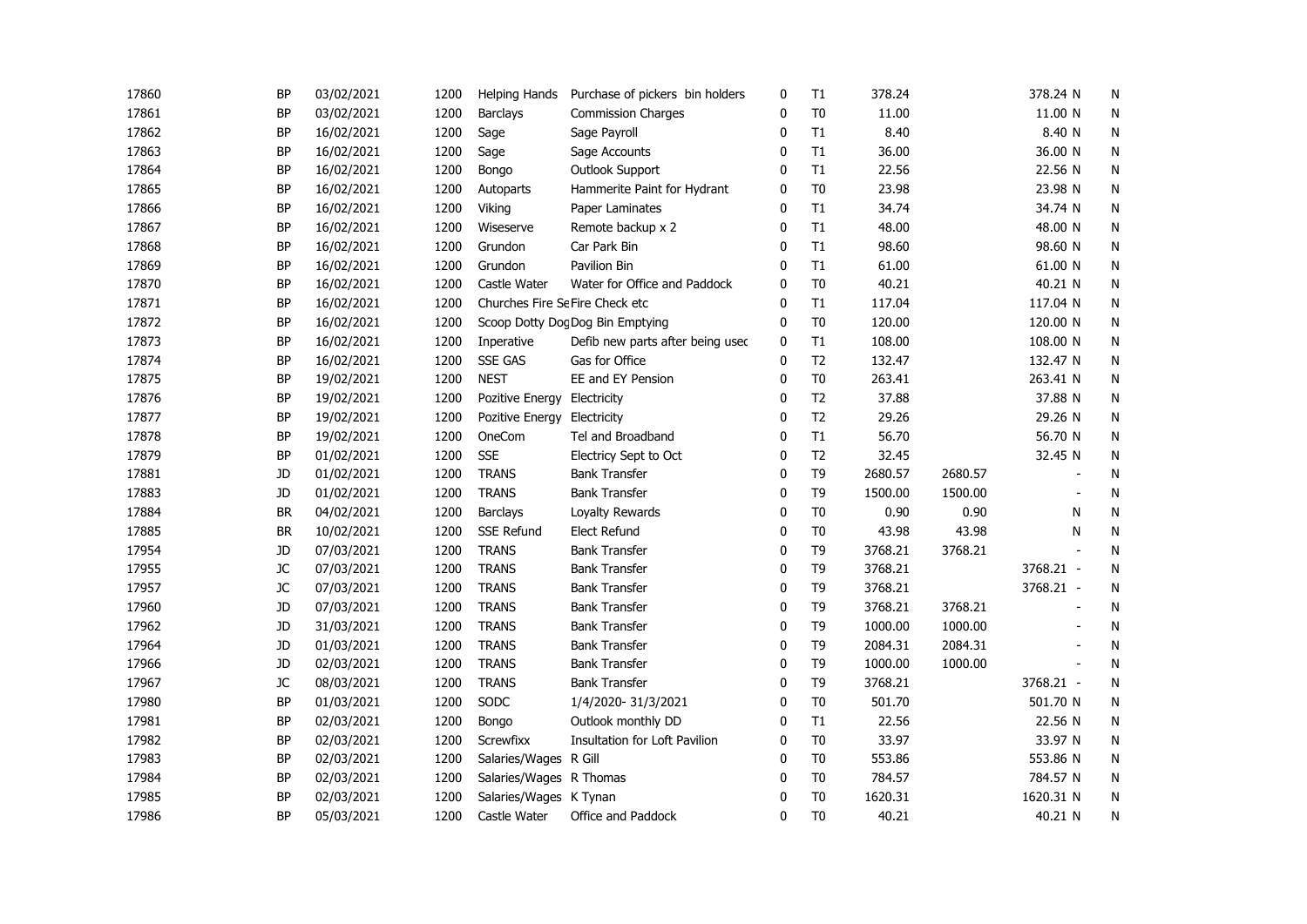| 17988 | <b>BP</b> | 12/03/2021 |      |                   |                                         |              |                |         |         |           |              |  |
|-------|-----------|------------|------|-------------------|-----------------------------------------|--------------|----------------|---------|---------|-----------|--------------|--|
|       |           |            | 1200 | Bongo             | Outlook monthly DD                      | 0            | T1             | 22.56   |         | 22.56 N   | N            |  |
| 17989 | <b>BP</b> | 12/03/2021 | 1200 | Grundon           | Pavilion Grundon Bin                    | 0            | T1             | 37.68   |         | 37.68 N   | N            |  |
| 17990 | <b>BP</b> | 12/03/2021 | 1200 | Wiseserve         | Remote backup x 2                       | 0            | T1             | 48.00   |         | 48.00 N   | N            |  |
| 17991 | BP        | 12/03/2021 | 1200 | Viking            | Office stationary                       | 0            | T1             | 49.50   |         | 49.50 N   | ${\sf N}$    |  |
| 17992 | <b>BP</b> | 12/03/2021 | 1200 | Grundon           | <b>Bin Car Park</b>                     | $\mathbf{0}$ | T1             | 116.50  |         | 116.50 N  | ${\sf N}$    |  |
| 17993 | <b>BP</b> | 12/03/2021 | 1200 |                   | Devey Tree Care Rec and Allotment Hedge | $\mathbf{0}$ | T1             | 348.00  |         | 348.00 N  | ${\sf N}$    |  |
| 17994 | <b>BP</b> | 12/03/2021 | 1200 |                   | Devey Tree Care Hedge Cut Car Park      | 0            | T1             | 456.00  |         | 456.00 N  | N            |  |
| 17995 | <b>BP</b> | 12/03/2021 | 1200 |                   | Devey Tree Care Mansle Gardens Hedge    | 0            | T1             | 300.00  |         | 300.00 N  | N            |  |
| 17996 | <b>BP</b> | 12/03/2021 | 1200 | Ricoh             | Quarterly costs                         | 0            | T1             | 362.21  |         | 362.21 N  | N            |  |
| 17997 | <b>BP</b> | 16/03/2021 | 1200 | Sage              | SAGE DD Payroll                         | 0            | T1             | 8.40    |         | 8.40 N    | N            |  |
| 17998 | <b>BP</b> | 16/03/2021 | 1200 | Sage              | Sage DD Accounts                        | 0            | T1             | 36.00   |         | 36.00 N   | N            |  |
| 17999 | <b>BP</b> | 16/03/2021 | 1200 | <b>SSE</b>        | Office Gas                              | 0            | T <sub>2</sub> | 108.33  |         | 108.33 N  | N            |  |
| 18000 | <b>BP</b> | 18/03/2021 | 1200 | <b>NEST</b>       | Pensions to NEST                        | 0            | T <sub>0</sub> | 263.41  |         | 263.41 N  | N            |  |
| 18001 | BP        | 24/03/2021 | 1200 | Pozitive Energy   | Electricity                             | $\mathbf{0}$ | T <sub>2</sub> | 21.67   |         | 21.67 N   | N            |  |
| 18002 | <b>BP</b> | 24/03/2021 | 1200 | Pozitive Energy   | Electricity                             | $\mathbf{0}$ | T <sub>2</sub> | 52.74   |         | 52.74 N   | N            |  |
| 18003 | <b>BP</b> | 30/03/2021 | 1200 | <b>Town Hal</b>   | Grant Remainder from 2019/202           | $\mathbf{0}$ | T <sub>0</sub> | 445.00  |         | 445.00 N  | ${\sf N}$    |  |
| 18006 | JD        | 02/03/2021 | 1200 | <b>TRANS</b>      | <b>Bank Transfer</b>                    | $\mathbf{0}$ | T <sub>9</sub> | 1000.00 | 1000.00 |           | N            |  |
| 18007 | <b>BR</b> | 05/03/2021 | 1200 | SODC              | Grant for Cycle Racks                   | $\mathbf 0$  | T <sub>0</sub> | 775.00  | 775.00  | N         | N            |  |
| 18008 | <b>BR</b> | 05/03/2021 | 1200 | SP                | <b>SID Contribution</b>                 | 0            | T <sub>0</sub> | 1038.10 | 1038.10 | N         | N            |  |
| 18009 | <b>BR</b> | 05/03/2021 | 1200 | SP                | J Vaughan Photocopying                  | 0            | T <sub>0</sub> | 10.00   | 10.00   | N         | N            |  |
| 18010 | <b>BR</b> | 05/03/2021 | 1200 | SP                | J Beard Allotment Rents                 | 0            | T <sub>0</sub> | 16.40   | 16.40   | N         | N            |  |
| 18011 | <b>BR</b> | 12/03/2021 | 1200 | Groundwork        | Locality Grant for NP                   | 0            | T <sub>0</sub> | 2407.00 | 2407.00 | N         | N            |  |
| 18012 | <b>BR</b> | 15/03/2021 | 1200 | <b>PSFC</b>       | Grundon Bin Payment                     | 0            | T <sub>0</sub> | 50.83   | 50.83   | Ν         | N            |  |
| 18013 | <b>BR</b> | 08/03/2021 | 1200 | <b>Barclays</b>   | Loyalty Reward                          | 0            | T <sub>0</sub> | 0.30    | 0.30    | N         | ${\sf N}$    |  |
| 18014 | <b>BR</b> | 19/03/2021 | 1200 | P Castleman       | Allotment Rent                          | 0            | T <sub>0</sub> | 37.50   | 37.50   | N         | ${\sf N}$    |  |
| 18015 | <b>BR</b> | 22/03/2021 | 1200 | Soames            | <b>Quarter Rent</b>                     | 0            | T <sub>0</sub> | 200.00  | 200.00  | N         | N            |  |
| 18016 | <b>BR</b> | 29/03/2021 | 1200 | F Lapage          | Allotment Rent                          | 0            | T <sub>0</sub> | 25.50   | 25.50   | N         | N            |  |
| 18017 | <b>BR</b> | 30/03/2021 | 1200 | <b>Town Hall</b>  | Land Registry Refund                    | 0            | T <sub>0</sub> | 582.00  | 582.00  | N         | N            |  |
| 18018 | <b>BR</b> | 30/03/2021 | 1200 | <b>PSFC</b>       | PAT TEsting Refund                      | 0            | T <sub>0</sub> | 40.00   | 40.00   | N         | N            |  |
| 18019 | <b>BR</b> | 30/03/2021 | 1200 | <b>PSFC</b>       | Refund fo goods paid for by WP          | $\mathbf 0$  | T <sub>0</sub> | 1262.09 | 1262.09 | N         | N            |  |
| 18020 | <b>BR</b> | 30/03/2021 | 1200 | <b>Town Hall</b>  | Town Hall Caretaker costs refund        | $\mathbf 0$  | T <sub>0</sub> | 4330.00 | 4330.00 | N         | ${\sf N}$    |  |
| 18021 | <b>BR</b> | 30/03/2021 | 1200 | Town Hall         | Weekend Caretaker                       | 0            | T <sub>0</sub> | 849.00  | 849.00  | N         | N            |  |
| 18022 | <b>BP</b> | 31/03/2021 | 1200 | OneCom            | Telephone and Broadband                 | 0            | T1             | 57.52   |         | 57.52 N   | N            |  |
| 18023 | <b>BP</b> | 31/03/2021 | 1200 | <b>Bob Thomas</b> | Paint for Planters                      | 0            | T <sub>0</sub> | 8.00    |         | 8.00 N    | ${\sf N}$    |  |
| 18024 | <b>BP</b> | 31/03/2021 | 1200 |                   | Community First Housing Survey NP       | 0            | T1             | 2888.40 |         | 2888.40 N | $\mathsf{N}$ |  |
| 18025 | JC        | 31/03/2021 | 1200 | <b>TRANS</b>      | <b>Bank Transfer</b>                    | 0            | T <sub>9</sub> | 45.00   |         | 45.00 -   | N            |  |
| 18027 | <b>BR</b> | 31/03/2021 | 1200 | <b>PSFC</b>       | <b>Bin Refund</b>                       | 0            | T <sub>0</sub> | 31.40   | 31.40   | N         | N            |  |
| 18028 | <b>BR</b> | 31/03/2021 | 1200 | <b>Town Hall</b>  | Pat Testing Refund                      | $\mathbf{0}$ | T <sub>0</sub> | 40.00   | 40.00   | N         | N            |  |